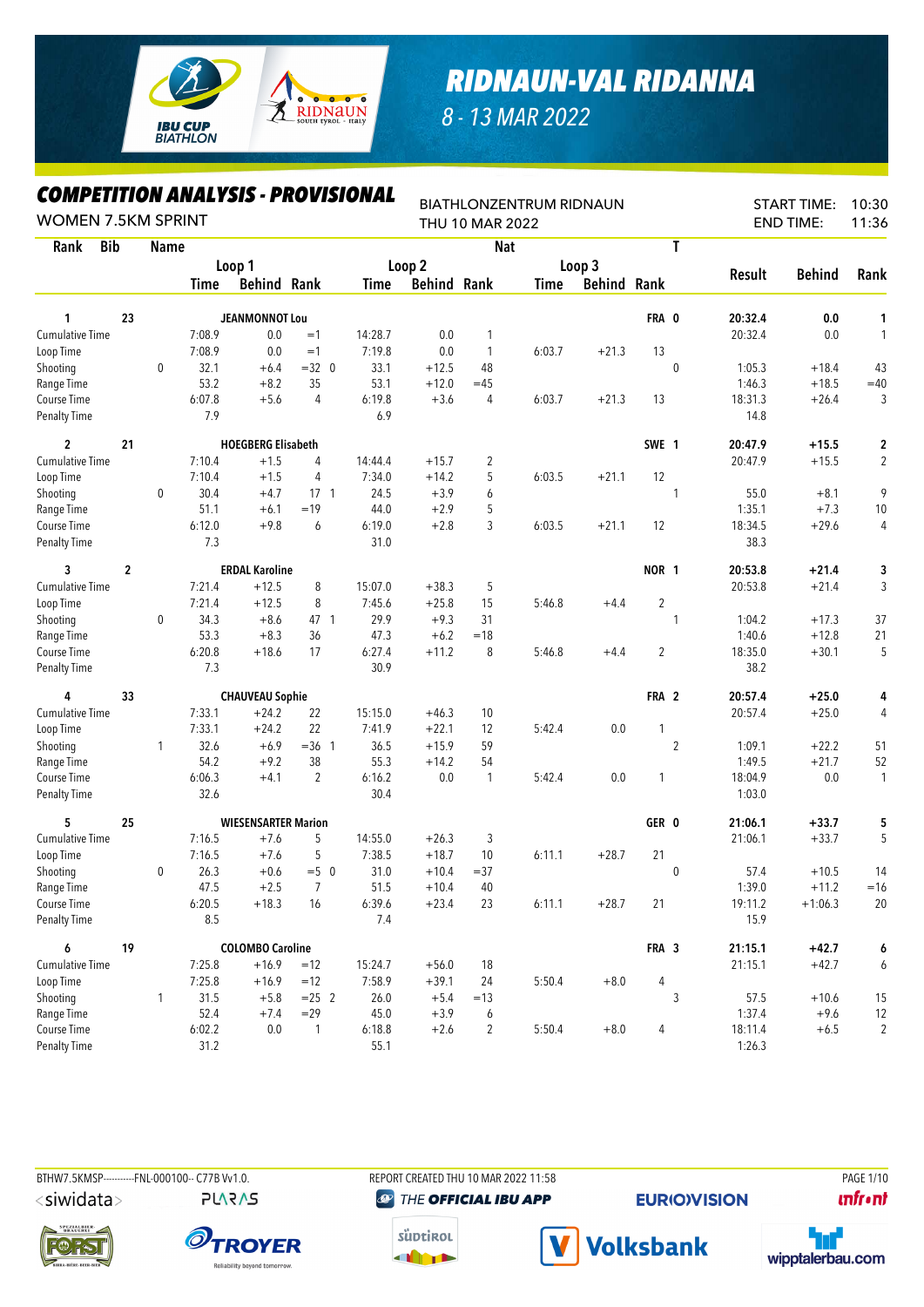| <b>Bib</b><br>Rank                 |    | <b>Name</b>  |                |                              |                 |                |                    | <b>Nat</b>     |        |                    |                  | T              |                   |                     |                |
|------------------------------------|----|--------------|----------------|------------------------------|-----------------|----------------|--------------------|----------------|--------|--------------------|------------------|----------------|-------------------|---------------------|----------------|
|                                    |    |              |                | Loop 1                       |                 |                | Loop 2             |                |        | Loop 3             |                  |                |                   |                     |                |
|                                    |    |              | <b>Time</b>    | <b>Behind Rank</b>           |                 | Time           | <b>Behind Rank</b> |                | Time   | <b>Behind Rank</b> |                  |                | <b>Result</b>     | <b>Behind</b>       | Rank           |
|                                    |    |              |                |                              |                 |                |                    |                |        |                    |                  |                |                   |                     |                |
| 7                                  | 27 |              |                | <b>ANDERSSON Ingela</b>      |                 |                |                    |                |        |                    | SWE <sub>2</sub> |                | 21:19.0           | $+46.6$             | 7              |
| <b>Cumulative Time</b>             |    |              | 7:10.1         | $+1.2$                       | 3               | 15:17.8        | $+49.1$            | $=13$          |        |                    |                  |                | 21:19.0           | $+46.6$             | $\overline{7}$ |
| Loop Time                          |    |              | 7:10.1         | $+1.2$                       | 3               | 8:07.7         | $+47.9$            | 25             | 6:01.2 | $+18.8$            | 6                |                |                   |                     |                |
| Shooting                           |    | $\mathbf 0$  | 26.3<br>46.8   | $+0.6$                       | $= 5 \quad 2$   | 23.7           | $+3.1$             | 5<br>$= 8$     |        |                    |                  | $\overline{2}$ | 50.1<br>1:32.1    | $+3.2$              | 3              |
| Range Time                         |    |              | 6:15.6         | $+1.8$                       | 4               | 45.3<br>6:25.8 | $+4.2$<br>$+9.6$   | $\overline{7}$ |        | $+18.8$            |                  |                | 18:42.6           | $+4.3$<br>$+37.7$   | 5              |
| Course Time<br><b>Penalty Time</b> |    |              | 7.7            | $+13.4$                      | 10              | 56.6           |                    |                | 6:01.2 |                    | 6                |                | 1:04.3            |                     | 8              |
| 8                                  | 12 |              |                | <b>FEMSTEINEVIK Ragnhild</b> |                 |                |                    |                |        |                    | NOR <sub>2</sub> |                | 21:19.9           | $+47.5$             | 8              |
| Cumulative Time                    |    |              | 7:17.4         | $+8.5$                       | 6               | 15:30.8        | $+1:02.1$          | 21             |        |                    |                  |                | 21:19.9           | $+47.5$             | 8              |
| Loop Time                          |    |              | 7:17.4         | $+8.5$                       | 6               | 8:13.4         | $+53.6$            | 31             | 5:49.1 | $+6.7$             | 3                |                |                   |                     |                |
| Shooting                           |    | 0            | 29.2           | $+3.5$                       | 13 <sup>2</sup> | 31.3           | $+10.7$            | 41             |        |                    |                  | $\overline{2}$ | 1:00.5            | $+13.6$             | 25             |
| Range Time                         |    |              | 49.2           | $+4.2$                       | 13              | 49.8           | $+8.7$             | 29             |        |                    |                  |                | 1:39.0            | $+11.2$             | $=16$          |
| Course Time                        |    |              | 6:21.4         | $+19.2$                      | 19              | 6:25.1         | $+8.9$             | 6              | 5:49.1 | $+6.7$             | 3                |                | 18:35.6           | $+30.7$             | 6              |
| <b>Penalty Time</b>                |    |              | 6.8            |                              |                 | 58.5           |                    |                |        |                    |                  |                | 1:05.3            |                     |                |
| 9                                  | 18 |              |                | <b>NILSSON Emma</b>          |                 |                |                    |                |        |                    | SWE 1            |                | 21:20.2           | $+47.8$             | 9              |
| Cumulative Time                    |    |              | 7:24.4         | $+15.5$                      | 10              | 15:17.8        | $+49.1$            | $=13$          |        |                    |                  |                | 21:20.2           | $+47.8$             | 9              |
| Loop Time                          |    |              | 7:24.4         | $+15.5$                      | 10              | 7:53.4         | $+33.6$            | 21             | 6:02.4 | $+20.0$            | 10               |                |                   |                     |                |
| Shooting                           |    | $\mathbf 0$  | 31.0           | $+5.3$                       | $= 21 \quad 1$  | 33.5           | $+12.9$            | 51             |        |                    |                  | $\mathbf{1}$   | 1:04.6            | $+17.7$             | 39             |
| Range Time                         |    |              | 51.7           | $+6.7$                       | 22              | 51.4           | $+10.3$            | $= 38$         |        |                    |                  |                | 1:43.1            | $+15.3$             | $= 31$         |
| Course Time                        |    |              | 6:25.7         | $+23.5$                      | $= 24$          | 6:30.6         | $+14.4$            | 13             | 6:02.4 | $+20.0$            | 10               |                | 18:58.7           | $+53.8$             | 13             |
| <b>Penalty Time</b>                |    |              | 7.0            |                              |                 | 31.4           |                    |                |        |                    |                  |                | 38.4              |                     |                |
| 10                                 | 4  |              |                | <b>KEBINGER Hanna</b>        |                 |                |                    |                |        |                    | GER 1            |                | 21:21.1           | $+48.7$             | 10             |
| Cumulative Time                    |    |              | 7:36.0         | $+27.1$                      | 27              | 15:14.3        | $+45.6$            | 8              |        |                    |                  |                | 21:21.1           | $+48.7$             | 10             |
| Loop Time                          |    |              | 7:36.0         | $+27.1$                      | 27              | 7:38.3         | $+18.5$            | 9              | 6:06.8 | $+24.4$            | 19               |                |                   |                     |                |
| Shooting                           |    | $\mathbf{1}$ | 31.6           | $+5.9$                       | 290             | 39.3           | $+18.7$            | $=66$          |        |                    |                  | 1              | 1:10.9            | $+24.0$             | 55             |
| Range Time                         |    |              | 54.5           | $+9.5$                       | $=40$           | 1:01.3         | $+20.2$            | 68             |        |                    |                  |                | 1:55.8            | $+28.0$             | 60             |
| Course Time                        |    |              | 6:06.8         | $+4.6$                       | 3               | 6:29.8         | $+13.6$            | 12             | 6:06.8 | $+24.4$            | 19               |                | 18:43.4           | $+38.5$             | 9              |
| <b>Penalty Time</b>                |    |              | 34.7           |                              |                 | 7.2            |                    |                |        |                    |                  |                | 41.9              |                     |                |
| 11                                 | 61 |              |                | <b>HERFOSS Ida Emilie</b>    |                 |                |                    |                |        |                    | NOR 0            |                | 21:22.6           | $+50.2$             | 11             |
| <b>Cumulative Time</b>             |    |              | 7:35.7         | $+26.8$                      | $= 25$          | 15:12.4        | $+43.7$            | 7              |        |                    |                  |                | 21:22.6           | $+50.2$             | 11             |
| Loop Time                          |    |              | 7:35.7         | $+26.8$                      | $=25$           | 7:36.7         | $+16.9$            | $\overline{7}$ | 6:10.2 | $+27.8$            | 20               |                |                   |                     |                |
| Shooting                           |    | $\mathbf 0$  | 32.1           | $+6.4$                       | $=32$ 0         | 28.2           | $+7.6$             | 23             |        |                    |                  | $\pmb{0}$      | 1:00.3            | $+13.4$             | 24             |
| Range Time                         |    |              | 51.9           | $+6.9$                       | $= 24$          | 47.0           | $+5.9$             | 16             |        |                    |                  |                | 1:38.9            | $+11.1$             | 15             |
| Course Time                        |    |              | 6:36.3         | $+34.1$                      | 51              | 6:42.7         | $+26.5$            | $=28$          | 6:10.2 | $+27.8$            | 20               |                | 19:29.2           | $+1:24.3$           | 30             |
| <b>Penalty Time</b>                |    |              | 7.5            |                              |                 | 7.0            |                    |                |        |                    |                  |                | 14.5              |                     |                |
| 12                                 | 49 |              |                | <b>TRABUCCHI Martina</b>     |                 |                |                    |                |        |                    | ITA 0            |                | 21:26.9           | $+54.5$             | 12             |
| <b>Cumulative Time</b>             |    |              | 7:30.8         | $+21.9$                      | 19              | 15:11.4        | $+42.7$            | 6              |        |                    |                  |                | 21:26.9           | $+54.5$             | 12             |
| Loop Time                          |    |              | 7:30.8         | $+21.9$                      | 19              | 7:40.6         | $+20.8$            | 11             | 6:15.5 | $+33.1$            | 25               |                |                   |                     |                |
| Shooting                           |    | 0            | 31.5           | $+5.8$                       | $= 25 \ 0$      | 26.2           | $+5.6$             | 16             |        |                    |                  | $\pmb{0}$      | 57.7              | $+10.8$             | 16             |
| Range Time                         |    |              | 52.4           | $+7.4$                       | $= 29$          | 47.1           | $+6.0$             | 17             |        |                    |                  |                | 1:39.5            | $+11.7$             | $=18$          |
| Course Time<br>Penalty Time        |    |              | 6:30.5<br>7.9  | $+28.3$                      | 36              | 6:46.5<br>7.0  | $+30.3$            | 34             | 6:15.5 | $+33.1$            | 25               |                | 19:32.5<br>14.9   | $+1:27.6$           | 31             |
|                                    |    |              |                |                              |                 |                |                    |                |        |                    |                  |                |                   |                     |                |
| 13                                 | 38 |              |                | JOHANSEN Marthe Krakstad     |                 |                |                    |                |        |                    | NOR 1            |                | 21:27.8           | $+55.4$             | 13             |
| <b>Cumulative Time</b>             |    |              | 7:44.2         | $+35.3$                      | 31              | 15:14.8        | $+46.1$            | 9              |        |                    |                  |                | 21:27.8           | $+55.4$             | 13             |
| Loop Time                          |    |              | 7:44.2         | $+35.3$                      | 31              | 7:30.6         | $+10.8$            | 3              | 6:13.0 | $+30.6$            | 23               |                |                   |                     |                |
| Shooting                           |    | 1            | 31.5           | $+5.8$                       | $= 25 0$        | 27.3           | $+6.7$             | $=19$          |        |                    |                  | $\mathbf{1}$   | 58.9              | $+12.0$             | $=18$          |
| Range Time<br>Course Time          |    |              | 48.9<br>6:23.7 | $+3.9$<br>$+21.5$            | 10<br>22        | 45.1<br>6:38.9 | $+4.0$<br>$+22.7$  | 7<br>22        | 6:13.0 | $+30.6$            | 23               |                | 1:34.0<br>19:15.6 | $+6.2$<br>$+1:10.7$ | 8<br>23        |
| Penalty Time                       |    |              | 31.6           |                              |                 | 6.6            |                    |                |        |                    |                  |                | 38.2              |                     |                |
| 14                                 | 17 |              |                | <b>ENODD Jenny</b>           |                 |                |                    |                |        |                    | NOR 1            |                | 21:28.1           | $+55.7$             | 14             |
| Cumulative Time                    |    |              | 7:32.1         | $+23.2$                      | 21              | 15:22.7        | $+54.0$            | 16             |        |                    |                  |                | 21:28.1           | $+55.7$             | 14             |
| Loop Time                          |    |              | 7:32.1         | $+23.2$                      | 21              | 7:50.6         | $+30.8$            | 18             | 6:05.4 | $+23.0$            | 16               |                |                   |                     |                |
| Shooting                           |    | 0            | 31.0           | $+5.3$                       | $= 21 \quad 1$  | 28.4           | $+7.8$             | 25             |        |                    |                  | 1              | 59.5              | $+12.6$             | 21             |
| Range Time                         |    |              | 52.0           | $+7.0$                       | $=26$           | 47.9           | $+6.8$             | 23             |        |                    |                  |                | 1:39.9            | $+12.1$             | 20             |
| Course Time                        |    |              | 6:32.3         | $+30.1$                      | 39              | 6:30.8         | $+14.6$            | 14             | 6:05.4 | $+23.0$            | 16               |                | 19:08.5           | $+1:03.6$           | 18             |
| Penalty Time                       |    |              | 7.8            |                              |                 | 31.9           |                    |                |        |                    |                  |                | 39.7              |                     |                |

BTHW7.5KMSP----------FNL-000100-- C77B Vv1.0.

<siwidata>

**PLARAS** 

REPORT CREATED THU 10 MAR 2022 11:58 **@** THE OFFICIAL IBU APP

**EURIO)VISION** 







V Volksbank



**PAGE 2/10** 

*<u><u>Infront</u>*</u>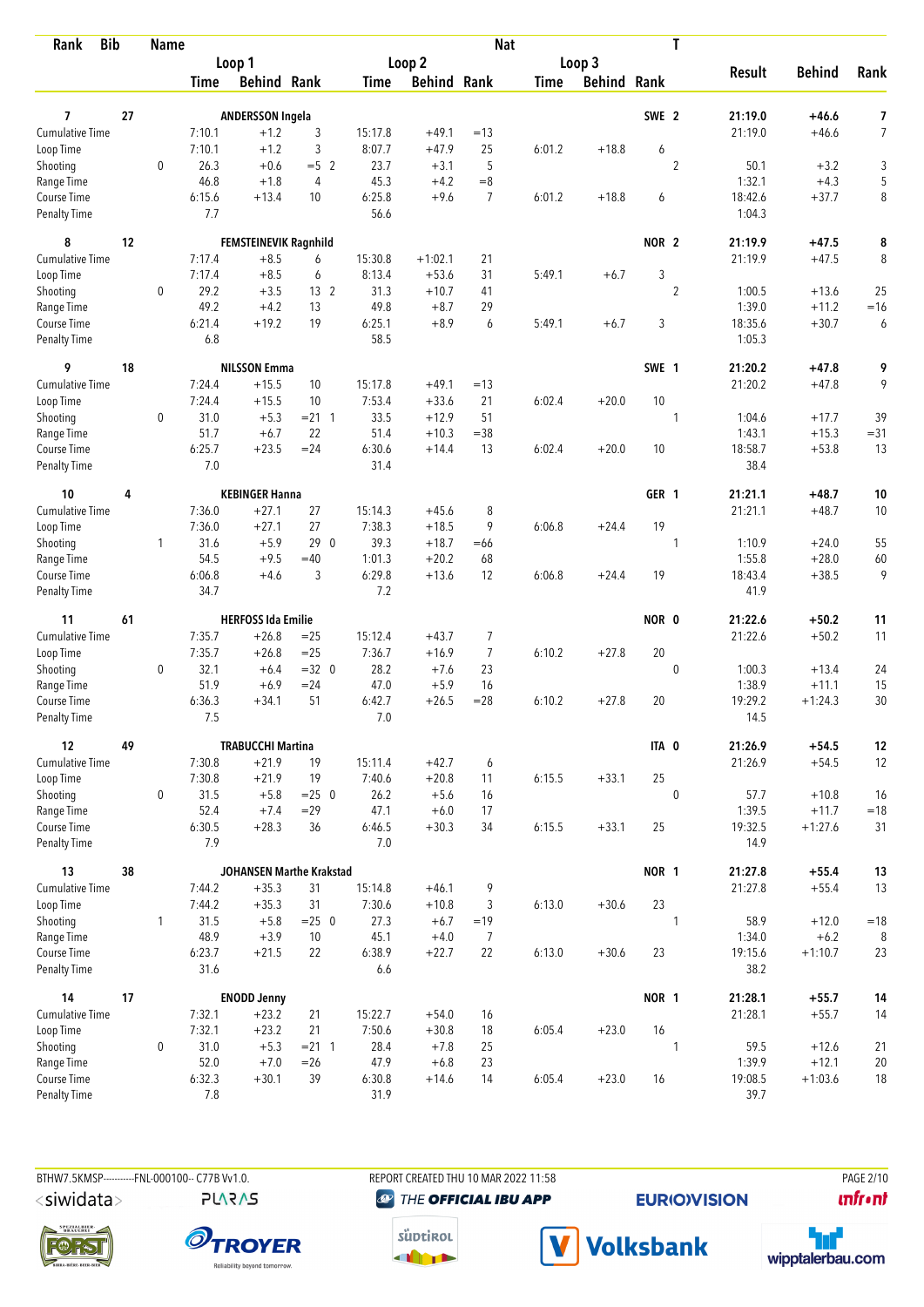| <b>Bib</b><br>Rank          |    | <b>Name</b> |               |                           |                |               |                    | <b>Nat</b>     |             |                    |                  | T            |                 |               |                |
|-----------------------------|----|-------------|---------------|---------------------------|----------------|---------------|--------------------|----------------|-------------|--------------------|------------------|--------------|-----------------|---------------|----------------|
|                             |    |             |               | Loop 1                    |                |               | Loop 2             |                |             | Loop 3             |                  |              |                 |               |                |
|                             |    |             | Time          | <b>Behind Rank</b>        |                | Time          | <b>Behind Rank</b> |                | <b>Time</b> | <b>Behind Rank</b> |                  |              | <b>Result</b>   | <b>Behind</b> | Rank           |
| 15                          | 29 |             |               | <b>VOLKEN Flurina</b>     |                |               |                    |                |             |                    | SUI <sub>1</sub> |              | 21:28.5         | $+56.1$       | 15             |
| <b>Cumulative Time</b>      |    |             | 7:24.6        | $+15.7$                   | 11             | 15:15.8       | $+47.1$            | 11             |             |                    |                  |              | 21:28.5         | $+56.1$       | 15             |
| Loop Time                   |    |             | 7:24.6        | $+15.7$                   | 11             | 7:51.2        | $+31.4$            | 19             | 6:12.7      | $+30.3$            | 22               |              |                 |               |                |
| Shooting                    |    | $\mathbf 0$ | 27.0          | $+1.3$                    | 8 1            | 25.9          | $+5.3$             | 12             |             |                    |                  | 1            | 53.0            | $+6.1$        | 6              |
| Range Time                  |    |             | 47.0          | $+2.0$                    | 5              | 45.3          | $+4.2$             | $=8$           |             |                    |                  |              | 1:32.3          | $+4.5$        | 6              |
| Course Time                 |    |             | 6:30.4        | $+28.2$                   | $= 34$         | 6:32.8        | $+16.6$            | 16             | 6:12.7      | $+30.3$            | 22               |              | 19:15.9         | $+1:11.0$     | 24             |
| <b>Penalty Time</b>         |    |             | 7.2           |                           |                | 33.1          |                    |                |             |                    |                  |              | 40.3            |               |                |
| 16                          | 46 |             |               | <b>ARNEKLEIV Juni</b>     |                |               |                    |                |             |                    | NOR 1            |              | 21:28.7         | $+56.3$       | 16             |
| Cumulative Time             |    |             | 7:30.0        | $+21.1$                   | 17             | 15:27.3       | $+58.6$            | 20             |             |                    |                  |              | 21:28.7         | $+56.3$       | 16             |
| Loop Time                   |    |             | 7:30.0        | $+21.1$                   | 17             | 7:57.3        | $+37.5$            | 23             | 6:01.4      | $+19.0$            | 8                |              |                 |               |                |
| Shooting                    |    | 0           | 28.7          | $+3.0$                    | $12 \quad 1$   | 27.3          | $+6.7$             | $=19$          |             |                    |                  | 1            | 56.1            | $+9.2$        | 11             |
| Range Time                  |    |             | 49.0          | $+4.0$                    | $=11$          | 47.8          | $+6.7$             | $= 21$         |             |                    |                  |              | 1:36.8          | $+9.0$        | 11             |
| Course Time                 |    |             | 6:33.6        | $+31.4$                   | 43             | 6:37.3        | $+21.1$            | 20             | 6:01.4      | $+19.0$            | 8                |              | 19:12.3         | $+1:07.4$     | 21             |
| Penalty Time                |    |             | 7.4           |                           |                | 32.2          |                    |                |             |                    |                  |              | 39.6            |               |                |
| 17                          | 10 |             |               | DICKINSON Kelsey Joan     |                |               |                    |                |             |                    | USA 0            |              | 21:32.6         | $+1:00.2$     | 17             |
| Cumulative Time             |    |             | 7:19.7        | $+10.8$                   | 7              | 14:57.9       | $+29.2$            | 4              |             |                    |                  |              | 21:32.6         | $+1:00.2$     | 17             |
| Loop Time                   |    |             | 7:19.7        | $+10.8$                   | $\overline{7}$ | 7:38.2        | $+18.4$            | 8              | 6:34.7      | $+52.3$            | 53               |              |                 |               |                |
| Shooting                    |    | $\mathbf 0$ | 25.7          | 0.0                       | $=1$ 0         | 23.5          | $+2.9$             | 4              |             |                    |                  | $\mathbf 0$  | 49.3            | $+2.4$        | $\overline{c}$ |
| Range Time                  |    |             | 45.2          | $+0.2$                    | $\overline{2}$ | 42.6          | $+1.5$             | 3              |             |                    |                  |              | 1:27.8          | 0.0           | 1              |
| Course Time                 |    |             | 6:27.8        | $+25.6$                   | 30             | 6:49.4        | $+33.2$            | $=40$          | 6:34.7      | $+52.3$            | 53               |              | 19:51.9         | $+1:47.0$     | 44             |
| <b>Penalty Time</b>         |    |             | 6.7           |                           |                | 6.2           |                    |                |             |                    |                  |              | 12.9            |               |                |
| 18                          | 13 |             |               | PICZURA Magda             |                |               |                    |                |             |                    | POL 0            |              | 21:34.5         | $+1:02.1$     | 18             |
| <b>Cumulative Time</b>      |    |             | 7:31.3        | $+22.4$                   | 20             | 15:16.8       | $+48.1$            | 12             |             |                    |                  |              | 21:34.5         | $+1:02.1$     | 18             |
| Loop Time                   |    |             | 7:31.3        | $+22.4$                   | 20             | 7:45.5        | $+25.7$            | 14             | 6:17.7      | $+35.3$            | 29               |              |                 |               |                |
| Shooting                    |    | $\mathbf 0$ | 32.2          | $+6.5$                    | $=34$ 0        | 28.8          | $+8.2$             | 28             |             |                    |                  | $\mathbf{0}$ | 1:01.0          | $+14.1$       | $= 27$         |
| Range Time                  |    |             | 51.9          | $+6.9$                    | $= 24$         | 49.1          | $+8.0$             | $= 27$         |             |                    |                  |              | 1:41.0          | $+13.2$       | $= 24$         |
| Course Time                 |    |             | 6:32.1        | $+29.9$                   | 37             | 6:49.9        | $+33.7$            | 43             | 6:17.7      | $+35.3$            | 29               |              | 19:39.7         | $+1:34.8$     | 35             |
| <b>Penalty Time</b>         |    |             | 7.3           |                           |                | 6.5           |                    |                |             |                    |                  |              | 13.8            |               |                |
| 19                          | 35 |             |               | <b>WEIDEL Anna</b>        |                |               |                    |                |             |                    | GER 1            |              | 21:42.9         | $+1:10.5$     | 19             |
| Cumulative Time             |    |             | 7:50.8        | $+41.9$                   | 38             | 15:24.0       | $+55.3$            | 17             |             |                    |                  |              | 21:42.9         | $+1:10.5$     | 19             |
| Loop Time                   |    |             | 7:50.8        | $+41.9$                   | 38             | 7:33.2        | $+13.4$            | 4              | 6:18.9      | $+36.5$            | $= 31$           |              |                 |               |                |
| Shooting                    |    | 1           | 25.8          | $+0.1$                    | 30             | 25.2          | $+4.6$             | 10             |             |                    |                  | 1            | 51.1            | $+4.2$        | 5              |
| Range Time                  |    |             | 46.2          | $+1.2$                    | 3              | 45.8          | $+4.7$             | 11             |             |                    |                  |              | 1:32.0          | $+4.2$        | 4              |
| Course Time                 |    |             | 6:29.0        | $+26.8$                   | 32             | 6:40.7        | $+24.5$            | 25             | 6:18.9      | $+36.5$            | $= 31$           |              | 19:28.6         | $+1:23.7$     | 28             |
| <b>Penalty Time</b>         |    |             | 35.6          |                           |                | 6.7           |                    |                |             |                    |                  |              | 42.3            |               |                |
| 20                          | 52 |             |               | <b>CICHON Kamila</b>      |                |               |                    |                |             |                    | POL 0            |              | 21:50.4         | $+1:18.0$     | ${\bf 20}$     |
| Cumulative Time             |    |             | 7:33.5        | $+24.6$                   | 23             | 15:20.3       | $+51.6$            | 15             |             |                    |                  |              | 21:50.4         | $+1:18.0$     | 20             |
| Loop Time                   |    |             | 7:33.5        | $+24.6$                   | 23             | 7:46.8        | $+27.0$            | 16             | 6:30.1      | $+47.7$            | $=46$            |              |                 |               |                |
| Shooting                    |    | $\mathbf 0$ | 32.6          | $+6.9$                    | $=36$ 0        | 28.5          | $+7.9$             | 26             |             |                    |                  | $\mathbf{0}$ | 1:01.1          | $+14.2$       | 29             |
| Range Time                  |    |             | 51.3          | $+6.3$                    | 21             | 50.6          | $+9.5$             | $= 36$         |             |                    |                  |              | 1:41.9          | $+14.1$       | $=27$          |
| Course Time<br>Penalty Time |    |             | 6:35.0<br>7.2 | $+32.8$                   | 48             | 6:49.7<br>6.5 | $+33.5$            | 42             | 6:30.1      | $+47.7$            | $=46$            |              | 19:54.8<br>13.7 | $+1:49.9$     | 46             |
| 21                          | 66 |             |               | <b>LINDQVIST Nicolina</b> |                |               |                    |                |             |                    | SWE 1            |              | 21:53.5         | $+1:21.1$     | 21             |
| <b>Cumulative Time</b>      |    |             | 7:30.4        | $+21.5$                   | 18             | 15:25.5       | $+56.8$            | 19             |             |                    |                  |              | 21:53.5         | $+1:21.1$     | 21             |
| Loop Time                   |    |             | 7:30.4        | $+21.5$                   | 18             | 7:55.1        | $+35.3$            | 22             | 6:28.0      | $+45.6$            | $=42$            |              |                 |               |                |
| Shooting                    |    | $\mathbf 0$ | 26.2          | $+0.5$                    | 4 <sub>1</sub> | 20.6          | 0.0                | $\mathbf{1}$   |             |                    |                  | 1            | 46.9            | 0.0           | 1              |
| Range Time                  |    |             | 49.0          | $+4.0$                    | $=11$          | 41.1          | 0.0                | $\overline{1}$ |             |                    |                  |              | 1:30.1          | $+2.3$        | $\overline{2}$ |
| Course Time                 |    |             | 6:33.7        | $+31.5$                   | 44             | 6:41.2        | $+25.0$            | $=26$          | 6:28.0      | $+45.6$            | $=42$            |              | 19:42.9         | $+1:38.0$     | 37             |
| Penalty Time                |    |             | 7.7           |                           |                | 32.8          |                    |                |             |                    |                  |              | 40.5            |               |                |
| 22                          | 14 |             |               | <b>BENED Camille</b>      |                |               |                    |                |             |                    | FRA 3            |              | 21:55.9         | $+1:23.5$     | ${\bf 22}$     |
| Cumulative Time             |    |             | 7:08.9        | 0.0                       | $=1$           | 15:51.0       | $+1:22.3$          | 25             |             |                    |                  |              | 21:55.9         | $+1:23.5$     | 22             |
| Loop Time                   |    |             | 7:08.9        | 0.0                       | $=1$           | 8:42.1        | $+1:22.3$          | 49             | 6:04.9      | $+22.5$            | $=14$            |              |                 |               |                |
| Shooting                    |    | 0           | 28.2          | $+2.5$                    | $11 \quad 3$   | 30.7          | $+10.1$            | 35             |             |                    |                  | 3            | 58.9            | $+12.0$       | $=18$          |
| Range Time                  |    |             | 49.5          | $+4.5$                    | 14             | 50.0          | $+8.9$             | $=30$          |             |                    |                  |              | 1:39.5          | $+11.7$       | $=18$          |
| Course Time                 |    |             | 6:11.3        | $+9.1$                    | 5              | 6:29.2        | $+13.0$            | $=10$          | 6:04.9      | $+22.5$            | $=14$            |              | 18:45.4         | $+40.5$       | 10             |
| Penalty Time                |    |             | 8.1           |                           |                | 1:22.9        |                    |                |             |                    |                  |              | 1:31.0          |               |                |

BTHW7.5KMSP----------FNL-000100-- C77B Vv1.0.

**PLARAS** 

REPORT CREATED THU 10 MAR 2022 11:58 **@** THE OFFICIAL IBU APP

**EURIO)VISION** 

PAGE 3/10 *<u><u>Infront</u>*</u>







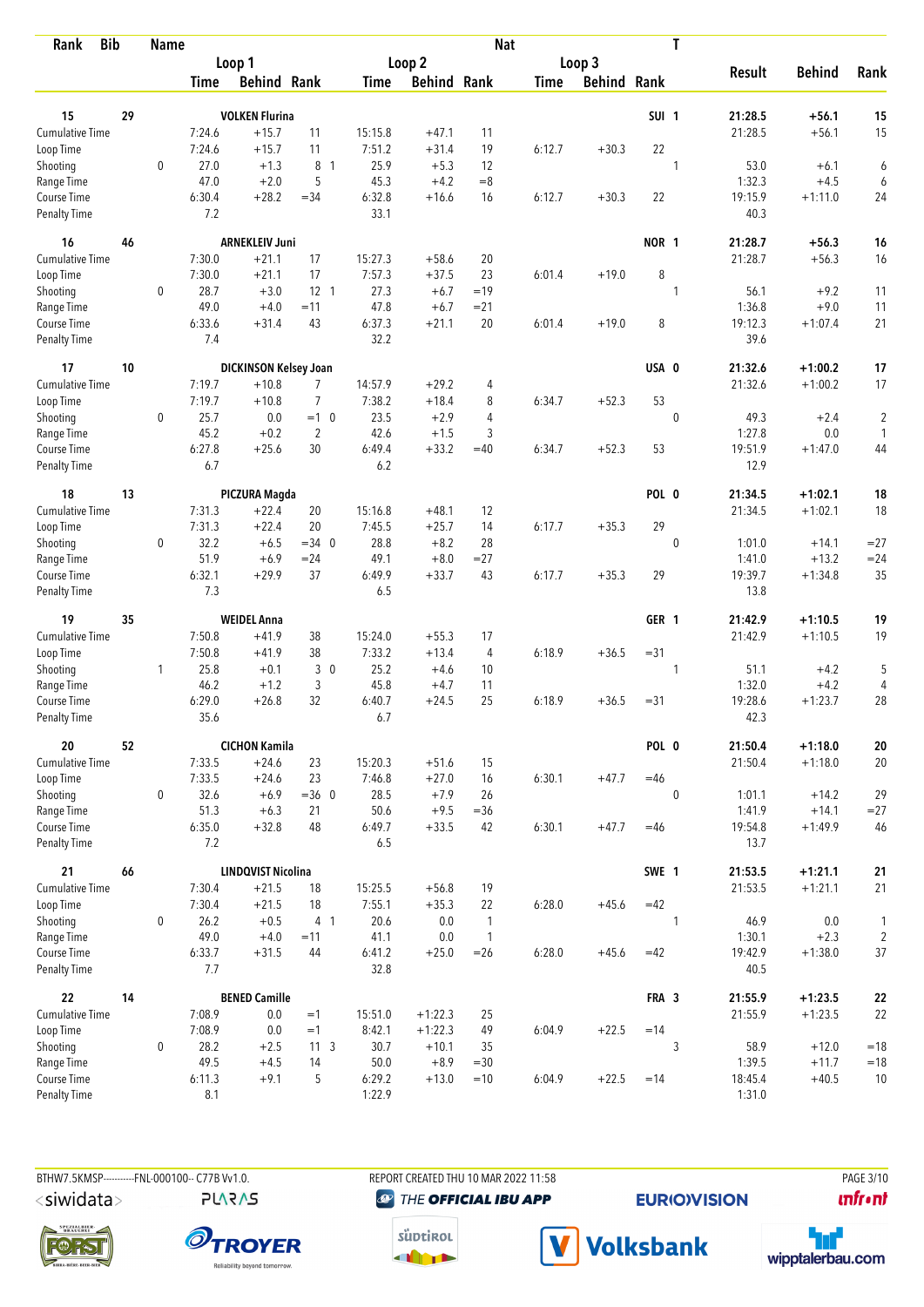| <b>Bib</b><br>Rank          |    | <b>Name</b>    |               |                                      |                   |                |                    | <b>Nat</b>   |             |                    |                  | T              |                  |                      |              |
|-----------------------------|----|----------------|---------------|--------------------------------------|-------------------|----------------|--------------------|--------------|-------------|--------------------|------------------|----------------|------------------|----------------------|--------------|
|                             |    |                |               | Loop 1                               |                   |                | Loop 2             |              |             | Loop 3             |                  |                |                  |                      |              |
|                             |    |                | Time          | <b>Behind Rank</b>                   |                   | Time           | <b>Behind Rank</b> |              | <b>Time</b> | <b>Behind Rank</b> |                  |                | <b>Result</b>    | <b>Behind</b>        | Rank         |
| 23                          | 45 |                |               | <b>GROSSMAN Hallie</b>               |                   |                |                    |              |             |                    | USA <sub>2</sub> |                | 21:56.4          | $+1:24.0$            | 23           |
| <b>Cumulative Time</b>      |    |                | 7:28.1        | $+19.2$                              | 14                | 15:54.7        | $+1:26.0$          | 26           |             |                    |                  |                | 21:56.4          | $+1:24.0$            | 23           |
| Loop Time                   |    |                | 7:28.1        | $+19.2$                              | 14                | 8:26.6         | $+1:06.8$          | 40           | 6:01.7      | $+19.3$            | 9                |                |                  |                      |              |
| Shooting                    |    | $\mathbf 0$    | 33.4          | $+7.7$                               | 43 2              | 34.8           | $+14.2$            | 54           |             |                    |                  | $\overline{2}$ | 1:08.3           | $+21.4$              | 50           |
| Range Time                  |    |                | 55.8          | $+10.8$                              | 49                | 53.1           | $+12.0$            | $=45$        |             |                    |                  |                | 1:48.9           | $+21.1$              | 51           |
| Course Time                 |    |                | 6:25.7        | $+23.5$                              | $= 24$            | 6:35.2         | $+19.0$            | 19           | 6:01.7      | $+19.3$            | 9                |                | 19:02.6          | $+57.7$              | 15           |
| <b>Penalty Time</b>         |    |                | 6.6           |                                      |                   | 58.3           |                    |              |             |                    |                  |                | 1:04.9           |                      |              |
| 24                          | 71 |                |               | <b>KELLER Natalie</b>                |                   |                |                    |              |             |                    | GER 1            |                | 22:02.2          | $+1:29.8$            | 24           |
| Cumulative Time             |    |                | 7:47.2        | $+38.3$                              | $= 33$            | 15:32.1        | $+1:03.4$          | 22           |             |                    |                  |                | 22:02.2          | $+1:29.8$            | 24           |
| Loop Time                   |    |                | 7:47.2        | $+38.3$                              | $= 33$            | 7:44.9         | $+25.1$            | 13           | 6:30.1      | $+47.7$            | $=46$            |                |                  |                      |              |
| Shooting                    |    | $\mathbf{1}$   | 33.8          | $+8.1$                               | 45 0              | 31.2           | $+10.6$            | $=39$        |             |                    |                  | 1              | 1:05.1           | $+18.2$              | $=40$        |
| Range Time                  |    |                | 53.1          | $+8.1$                               | $= 33$            | 50.0           | $+8.9$             | $= 30$       |             |                    |                  |                | 1:43.1           | $+15.3$              | $= 31$       |
| Course Time                 |    |                | 6:19.0        | $+16.8$                              | 12                | 6:48.1         | $+31.9$            | 37           | 6:30.1      | $+47.7$            | $=46$            |                | 19:37.2          | $+1:32.3$            | 33           |
| <b>Penalty Time</b>         |    |                | 35.1          |                                      |                   | 6.8            |                    |              |             |                    |                  |                | 41.9             |                      |              |
| 25                          | 1  |                |               | LIGHTFOOT Amanda                     |                   |                |                    |              |             |                    | GBR 1            |                | 22:07.8          | $+1:35.4$            | 25           |
| <b>Cumulative Time</b>      |    |                | 7:28.2        | $+19.3$                              | 15                | 15:40.3        | $+1:11.6$          | 23           |             |                    |                  |                | 22:07.8          | $+1:35.4$            | 25           |
| Loop Time                   |    |                | 7:28.2        | $+19.3$                              | 15                | 8:12.1         | $+52.3$            | $=29$        | 6:27.5      | $+45.1$            | 41               |                |                  |                      |              |
| Shooting                    |    | 0              | 32.6          | $+6.9$                               | $=36$ 1           | 28.3           | $+7.7$             | 24           |             |                    |                  | 1              | 1:01.0           | $+14.1$              | $= 27$       |
| Range Time                  |    |                | 53.0          | $+8.0$                               | 32                | 48.0           | $+6.9$             | 24           |             |                    |                  |                | 1:41.0           | $+13.2$              | $= 24$       |
| Course Time                 |    |                | 6:28.4        | $+26.2$                              | 31                | 6:52.1         | $+35.9$            | 48           | 6:27.5      | $+45.1$            | 41               |                | 19:48.0          | $+1:43.1$            | 42           |
| <b>Penalty Time</b>         |    |                | 6.8           |                                      |                   | 32.0           |                    |              |             |                    |                  |                | 38.8             |                      |              |
| 25                          | 30 |                |               | <b>GUIGONNAT Gilonne</b>             |                   |                |                    |              |             |                    | FRA 3            |                | 22:07.8          | $+1:35.4$            | 25           |
| <b>Cumulative Time</b>      |    |                | 8:15.8        | $+1:06.9$                            | 51                | 16:04.9        | $+1:36.2$          | 32           |             |                    |                  |                | 22:07.8          | $+1:35.4$            | 25           |
| Loop Time                   |    |                | 8:15.8        | $+1:06.9$                            | 51                | 7:49.1         | $+29.3$            | 17           | 6:02.9      | $+20.5$            | 11               |                |                  |                      |              |
| Shooting                    |    | $\overline{2}$ | 39.8          | $+14.1$                              | 63 1              | 26.1           | $+5.5$             | 15           |             |                    |                  | 3              | 1:06.0           | $+19.1$              | 44           |
| Range Time                  |    |                | 1:00.9        | $+15.9$                              | 62                | 46.0           | $+4.9$             | $=12$        |             |                    |                  |                | 1:46.9           | $+19.1$              | 44           |
| Course Time                 |    |                | 6:14.2        | $+12.0$                              | $\overline{7}$    | 6:29.2         | $+13.0$            | $=10$        | 6:02.9      | $+20.5$            | 11               |                | 18:46.3          | $+41.4$              | 11           |
| <b>Penalty Time</b>         |    |                | 1:00.7        |                                      |                   | 33.9           |                    |              |             |                    |                  |                | 1:34.6           |                      |              |
| 27                          | 36 |                |               | <b>OBERTHALER Kristina</b>           |                   |                |                    |              |             |                    | AUT <sub>1</sub> |                | 22:24.9          | $+1:52.5$            | 27           |
| <b>Cumulative Time</b>      |    |                | 7:29.4        | $+20.5$                              | 16                | 15:47.4        | $+1:18.7$          | 24           |             |                    |                  |                | 22:24.9          | $+1:52.5$            | 27           |
| Loop Time                   |    |                | 7:29.4        | $+20.5$                              | 16                | 8:18.0         | $+58.2$            | 34           | 6:37.5      | $+55.1$            | 55               |                |                  |                      |              |
| Shooting                    |    | $\mathbf 0$    | 26.8          | $+1.1$                               | 7 <sub>1</sub>    | 32.7           | $+12.1$            | 47           |             |                    |                  | 1              | 59.6             | $+12.7$              | $=22$        |
| Range Time                  |    |                | 47.3          | $+2.3$                               | 6                 | 53.7           | $+12.6$            | 49           |             |                    |                  |                | 1:41.0           | $+13.2$              | $= 24$       |
| Course Time                 |    |                | 6:34.8        | $+32.6$                              | 47                | 6:50.7         | $+34.5$            | $=44$        | 6:37.5      | $+55.1$            | 55               |                | 20:03.0          | $+1:58.1$            | 49           |
| <b>Penalty Time</b>         |    |                | 7.3           |                                      |                   | 33.6           |                    |              |             |                    |                  |                | 40.9             |                      |              |
| 28                          | 26 |                |               | <b>COLEBOURN Jillian Wei-Lin</b>     |                   |                |                    |              |             |                    | AUS <sub>1</sub> |                | 22:29.0          | $+1:56.6$            | 28           |
| Cumulative Time             |    |                | 7:39.4        | $+30.5$                              | 30                | 16:02.2        | $+1:33.5$          | 29           |             |                    |                  |                | 22:29.0          | $+1:56.6$            | 28           |
| Loop Time                   |    |                | 7:39.4        | $+30.5$                              | 30                | 8:22.8         | $+1:03.0$          | 36           | 6:26.8      | $+44.4$            | 40               |                |                  |                      |              |
| Shooting                    |    | 0              | 27.9          | $+2.2$                               | $= 9 \quad 1$     | 29.1           | $+8.5$             | 30           |             |                    |                  | 1              | 57.1             | $+10.2$              | $=12$        |
| Range Time                  |    |                | 48.7          | $+3.7$                               | 9                 | 49.1           | $+8.0$             | $= 27$       |             |                    |                  |                | 1:37.8           | $+10.0$              | 13           |
| Course Time<br>Penalty Time |    |                | 6:43.4<br>7.3 | $+41.2$                              | 61                | 7:01.1<br>32.6 | $+44.9$            | 56           | 6:26.8      | $+44.4$            | 40               |                | 20:11.3<br>39.9  | $+2:06.4$            | 55           |
| 29                          | 41 |                |               |                                      |                   |                |                    |              |             |                    |                  |                | 22:31.4          |                      |              |
| <b>Cumulative Time</b>      |    |                |               | <b>TRABUCCHI Beatrice</b><br>$+16.9$ |                   |                |                    | 30           |             |                    | ITA <sub>2</sub> |                |                  | $+1:59.0$            | 29           |
| Loop Time                   |    |                | 7:25.8        | $+16.9$                              | $=12$<br>$=12$    | 16:02.6        | $+1:33.9$          |              |             | $+46.4$            | 45               |                | 22:31.4          | $+1:59.0$            | 29           |
|                             |    |                | 7:25.8        |                                      |                   | 8:36.8         | $+1:17.0$          | $=45$        | 6:28.8      |                    |                  |                |                  |                      |              |
| Shooting                    |    | 0              | 31.0<br>51.1  | $+5.3$<br>$+6.1$                     | $= 21$ 2<br>$=19$ | 31.0           | $+10.4$            | $= 37$<br>42 |             |                    |                  | $\overline{2}$ | 1:02.1<br>1:42.8 | $+15.2$              | 31           |
| Range Time<br>Course Time   |    |                | 6:26.8        | $+24.6$                              | $= 27$            | 51.7<br>6:44.2 | $+10.6$<br>$+28.0$ | 31           | 6:28.8      | $+46.4$            | 45               |                | 19:39.8          | $+15.0$<br>$+1:34.9$ | $30\,$<br>36 |
| Penalty Time                |    |                | 7.9           |                                      |                   | 1:00.9         |                    |              |             |                    |                  |                | 1:08.8           |                      |              |
| 30                          | 6  |                |               | <b>LAARI Sanna</b>                   |                   |                |                    |              |             |                    | FIN <sub>1</sub> |                | 22:34.8          | $+2:02.4$            | $30\,$       |
| Cumulative Time             |    |                | 7:37.5        | $+28.6$                              | 28                | 16:03.4        | $+1:34.7$          | 31           |             |                    |                  |                | 22:34.8          | $+2:02.4$            | 30           |
| Loop Time                   |    |                | 7:37.5        | $+28.6$                              | 28                | 8:25.9         | $+1:06.1$          | 39           | 6:31.4      | $+49.0$            | 50               |                |                  |                      |              |
| Shooting                    |    | $\mathbf 0$    | 31.5          | $+5.8$                               | $= 25$ 1          | 32.5           | $+11.9$            | 46           |             |                    |                  | 1              | 1:04.1           | $+17.2$              | 36           |
| Range Time                  |    |                | 53.1          | $+8.1$                               | $= 33$            | 55.2           | $+14.1$            | 53           |             |                    |                  |                | 1:48.3           | $+20.5$              | 49           |
| Course Time                 |    |                | 6:36.7        | $+34.5$                              | 52                | 6:55.5         | $+39.3$            | 50           | 6:31.4      | $+49.0$            | 50               |                | 20:03.6          | $+1:58.7$            | $50\,$       |
| Penalty Time                |    |                | 7.7           |                                      |                   | 35.2           |                    |              |             |                    |                  |                | 42.9             |                      |              |

**PLARAS** 

BTHW7.5KMSP----------FNL-000100-- C77B Vv1.0. REPORT CREATED THU 10 MAR 2022 11:58 PAGE 4/10 **@** THE OFFICIAL IBU APP

**EURIO)VISION** 

*<u><u>Infront</u>*</u>









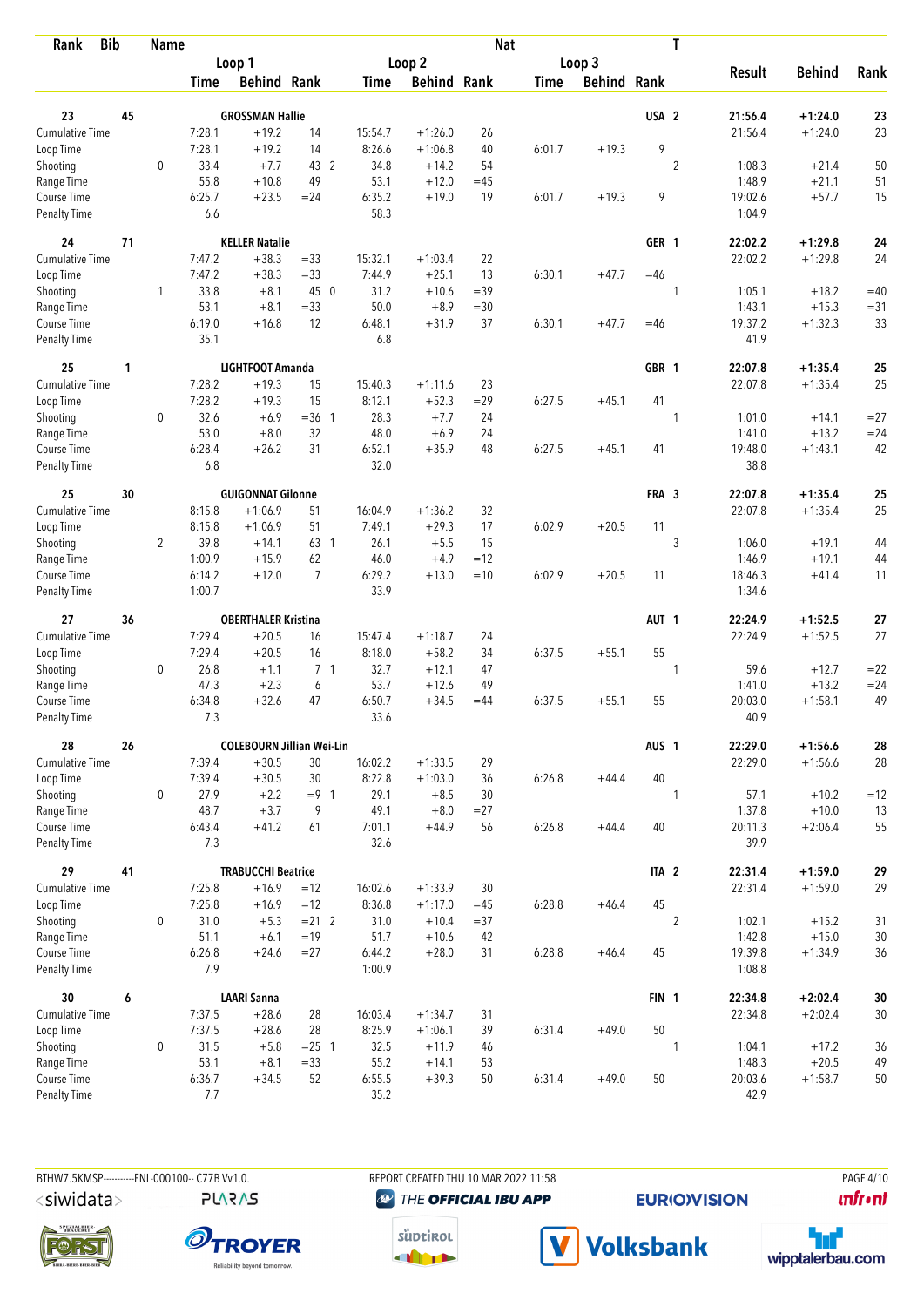| <b>Bib</b><br>Rank           |    | <b>Name</b>    |                |                            |                |                |                    | <b>Nat</b>                       |             |                    |                  | T              |                   |                     |        |
|------------------------------|----|----------------|----------------|----------------------------|----------------|----------------|--------------------|----------------------------------|-------------|--------------------|------------------|----------------|-------------------|---------------------|--------|
|                              |    |                |                | Loop 1                     |                |                | Loop <sub>2</sub>  |                                  |             | Loop 3             |                  |                |                   |                     |        |
|                              |    |                | <b>Time</b>    | <b>Behind Rank</b>         |                | Time           | <b>Behind Rank</b> |                                  | <b>Time</b> | <b>Behind Rank</b> |                  |                | <b>Result</b>     | <b>Behind</b>       | Rank   |
|                              |    |                |                |                            |                |                |                    |                                  |             |                    |                  |                |                   |                     |        |
| 31<br><b>Cumulative Time</b> | 11 |                |                | <b>GHILENKO Alla</b>       |                |                |                    |                                  |             |                    | MDA <sub>3</sub> |                | 22:34.9           | $+2:02.5$           | 31     |
|                              |    |                | 8:36.7         | $+1:27.8$                  | $= 59$         | 16:13.0        | $+1:44.3$          | 35                               |             |                    |                  |                | 22:34.9           | $+2:02.5$           | 31     |
| Loop Time                    |    |                | 8:36.7         | $+1:27.8$                  | $= 59$         | 7:36.3         | $+16.5$            | 6                                | 6:21.9      | $+39.5$            | 36               |                |                   |                     |        |
| Shooting                     |    | 3              | 31.9<br>52.0   | $+6.2$<br>$+7.0$           | $=300$         | 21.6<br>42.2   | $+1.0$<br>$+1.1$   | $\overline{2}$<br>$\overline{2}$ |             |                    |                  | 3              | 53.6<br>1:34.2    | $+6.7$              | 7<br>9 |
| Range Time<br>Course Time    |    |                | 6:19.6         | $+17.4$                    | $=26$<br>13    | 6:47.2         | $+31.0$            | 35                               | 6:21.9      | $+39.5$            | 36               |                | 19:28.7           | $+6.4$<br>$+1:23.8$ | 29     |
| <b>Penalty Time</b>          |    |                | 1:25.1         |                            |                | 6.9            |                    |                                  |             |                    |                  |                | 1:32.0            |                     |        |
| 32                           | 42 |                |                | <b>GOWLING Gillian</b>     |                |                |                    |                                  |             |                    | CAN 2            |                | 22:35.0           | $+2:02.6$           | 32     |
| Cumulative Time              |    |                | 7:48.2         | $+39.3$                    | 36             | 15:56.3        | $+1:27.6$          | 27                               |             |                    |                  |                | 22:35.0           | $+2:02.6$           | 32     |
| Loop Time                    |    |                | 7:48.2         | $+39.3$                    | 36             | 8:08.1         | $+48.3$            | 26                               | 6:38.7      | $+56.3$            | 56               |                |                   |                     |        |
| Shooting                     |    | 1              | 36.7           | $+11.0$                    | 56 1           | 30.8           | $+10.2$            | 36                               |             |                    |                  | $\overline{2}$ | 1:07.5            | $+20.6$             | 48     |
| Range Time                   |    |                | 55.9           | $+10.9$                    | 50             | 51.6           | $+10.5$            | 41                               |             |                    |                  |                | 1:47.5            | $+19.7$             | 46     |
| Course Time                  |    |                | 6:19.9         | $+17.7$                    | 14             | 6:44.6         | $+28.4$            | 33                               | 6:38.7      | $+56.3$            | 56               |                | 19:43.2           | $+1:38.3$           | 38     |
| <b>Penalty Time</b>          |    |                | 32.4           |                            |                | 31.9           |                    |                                  |             |                    |                  |                | 1:04.3            |                     |        |
| 33                           | 7  |                |                | <b>GANDLER Anna</b>        |                |                |                    |                                  |             |                    | AUT <sub>2</sub> |                | 22:35.5           | $+2:03.1$           | 33     |
| <b>Cumulative Time</b>       |    |                | 7:55.0         | $+46.1$                    | 40             | 16:10.4        | $+1:41.7$          | 33                               |             |                    |                  |                | 22:35.5           | $+2:03.1$           | 33     |
| Loop Time                    |    |                | 7:55.0         | $+46.1$                    | 40             | 8:15.4         | $+55.6$            | 32                               | 6:25.1      | $+42.7$            | 38               |                |                   |                     |        |
| Shooting                     |    | $\mathbf{1}$   | 30.5           | $+4.8$                     | $= 18$ 1       | 29.0           | $+8.4$             | 29                               |             |                    |                  | $\overline{c}$ | 59.6              | $+12.7$             | $= 22$ |
| Range Time                   |    |                | 50.8           | $+5.8$                     | 17             | 50.0           | $+8.9$             | $=30$                            |             |                    |                  |                | 1:40.8            | $+13.0$             | $= 22$ |
| Course Time                  |    |                | 6:29.9         | $+27.7$                    | 33             | 6:51.4         | $+35.2$            | 46                               | 6:25.1      | $+42.7$            | 38               |                | 19:46.4           | $+1:41.5$           | 41     |
| <b>Penalty Time</b>          |    |                | 34.3           |                            |                | 34.0           |                    |                                  |             |                    |                  |                | 1:08.3            |                     |        |
| 34                           | 59 |                |                | <b>ROTHSCHOPF Lea</b>      |                |                |                    |                                  |             |                    | AUT 4            |                | 22:41.6           | $+2:09.2$           | 34     |
| Cumulative Time              |    |                | 9:08.1         | $+1:59.2$                  | 66             | 16:35.7        | $+2:07.0$          | 42                               |             |                    |                  |                | 22:41.6           | $+2:09.2$           | 34     |
| Loop Time                    |    |                | 9:08.1         | $+1:59.2$                  | 66             | 7:27.6         | $+7.8$             | $\overline{2}$                   | 6:05.9      | $+23.5$            | 17               |                |                   |                     |        |
| Shooting                     |    | 4              | 41.7           | $+16.0$                    | 67 0           | 33.4           | $+12.8$            | 50                               |             |                    |                  | 4              | 1:15.2            | $+28.3$             | 63     |
| Range Time                   |    |                | 1:02.7         | $+17.7$                    | 68             | 53.4           | $+12.3$            | $=47$                            |             |                    |                  |                | 1:56.1            | $+28.3$             | 61     |
| Course Time                  |    |                | 6:14.5         | $+12.3$                    | 8              | 6:27.7         | $+11.5$            | 9                                | 6:05.9      | $+23.5$            | 17               |                | 18:48.1           | $+43.2$             | 12     |
| <b>Penalty Time</b>          |    |                | 1:50.9         |                            |                | 6.5            |                    |                                  |             |                    |                  |                | 1:57.4            |                     |        |
| 35                           | 3  |                |                | <b>ZINGERLE Linda</b>      |                |                |                    |                                  |             |                    | ITA <sub>3</sub> |                | 22:44.3           | $+2:11.9$           | 35     |
| <b>Cumulative Time</b>       |    |                | 8:15.6         | $+1:06.7$                  | 50             | 16:24.8        | $+1:56.1$          | 37                               |             |                    |                  |                | 22:44.3           | $+2:11.9$           | 35     |
| Loop Time                    |    |                | 8:15.6         | $+1:06.7$                  | 50             | 8:09.2         | $+49.4$            | 27                               | 6:19.5      | $+37.1$            | 34               |                |                   |                     |        |
| Shooting                     |    | $\overline{2}$ | 25.7           | 0.0                        | $=1 \ 1$       | 24.9           | $+4.3$             | $=8$                             |             |                    |                  | 3              | 50.7              | $+3.8$              | 4      |
| Range Time                   |    |                | 45.0           | 0.0                        | $\overline{1}$ | 46.0           | $+4.9$             | $=12$                            |             |                    |                  |                | 1:31.0            | $+3.2$              | 3      |
| Course Time                  |    |                | 6:30.4         | $+28.2$                    | $= 34$         | 6:49.4         | $+33.2$            | $=40$                            | 6:19.5      | $+37.1$            | 34               |                | 19:39.3           | $+1:34.4$           | 34     |
| <b>Penalty Time</b>          |    |                | 1:00.2         |                            |                | 33.8           |                    |                                  |             |                    |                  |                | 1:34.0            |                     |        |
| 35                           | 75 |                |                | <b>TOMASZEWSKA Natalia</b> |                |                |                    |                                  |             |                    | POL 2            |                | 22:44.3           | $+2:11.9$           | 35     |
| <b>Cumulative Time</b>       |    |                | 8:08.4         | $+59.5$                    | 47             | 16:20.4        | $+1:51.7$          | 36                               |             |                    |                  |                | 22:44.3           | $+2:11.9$           | 35     |
| Loop Time                    |    |                | 8:08.4         | $+59.5$                    | 47             | 8:12.0         | $+52.2$            | 28                               | 6:23.9      | $+41.5$            | 37               |                |                   |                     |        |
| Shooting                     |    | $\mathbf{1}$   | 37.3           | $+11.6$                    | 58 1           | 30.5           | $+9.9$             | 34                               |             |                    |                  | $\overline{2}$ | 1:07.9            | $+21.0$             | 49     |
| Range Time                   |    |                | 57.3           | $+12.3$                    | 53             | 50.5           | $+9.4$             | 35                               |             |                    |                  |                | 1:47.8            | $+20.0$             | 48     |
| Course Time<br>Penalty Time  |    |                | 6:37.8<br>33.3 | $+35.6$                    | $=55$          | 6:49.0<br>32.5 | $+32.8$            | 39                               | 6:23.9      | $+41.5$            | 37               |                | 19:50.7<br>1:05.8 | $+1:45.8$           | 43     |
| 37                           | 37 |                |                | <b>JAKIELA Joanna</b>      |                |                |                    |                                  |             |                    | POL 4            |                | 22:46.6           | $+2:14.2$           | $37\,$ |
| <b>Cumulative Time</b>       |    |                | 8:18.0         | $+1:09.1$                  | 52             | 16:41.7        | $+2:13.0$          | 44                               |             |                    |                  |                | 22:46.6           | $+2:14.2$           | 37     |
| Loop Time                    |    |                | 8:18.0         | $+1:09.1$                  | 52             | 8:23.7         | $+1:03.9$          | 38                               | 6:04.9      | $+22.5$            | $=14$            |                |                   |                     |        |
| Shooting                     |    | $\overline{2}$ | 38.5           | $+12.8$                    | 61 2           | 28.6           | $+8.0$             | 27                               |             |                    |                  | 4              | 1:07.2            | $+20.3$             | 46     |
| Range Time                   |    |                | 57.5           | $+12.5$                    | 54             | 48.8           | $+7.7$             | 26                               |             |                    |                  |                | 1:46.3            | $+18.5$             | $=40$  |
| Course Time                  |    |                | 6:22.3         | $+20.1$                    | 21             | 6:38.0         | $+21.8$            | 21                               | 6:04.9      | $+22.5$            | $=14$            |                | 19:05.2           | $+1:00.3$           | 17     |
| Penalty Time                 |    |                | 58.2           |                            |                | 56.9           |                    |                                  |             |                    |                  |                | 1:55.1            |                     |        |
| 38                           | 24 |                |                | <b>DICKSON Emily</b>       |                |                |                    |                                  |             |                    | CAN 4            |                | 22:48.7           | $+2:16.3$           | 38     |
| <b>Cumulative Time</b>       |    |                | 8:50.6         | $+1:41.7$                  | 63             | 16:42.3        | $+2:13.6$          | 45                               |             |                    |                  |                | 22:48.7           | $+2:16.3$           | $38\,$ |
| Loop Time                    |    |                | 8:50.6         | $+1:41.7$                  | 63             | 7:51.7         | $+31.9$            | 20                               | 6:06.4      | $+24.0$            | 18               |                |                   |                     |        |
| Shooting                     |    | 3              | 37.2           | $+11.5$                    | 57 1           | 25.4           | $+4.8$             | 11                               |             |                    |                  | 4              | 1:02.7            | $+15.8$             | 33     |
| Range Time                   |    |                | 57.6           | $+12.6$                    | $=55$          | 46.5           | $+5.4$             | 15                               |             |                    |                  |                | 1:44.1            | $+16.3$             | 35     |
| Course Time                  |    |                | 6:26.2         | $+24.0$                    | 26             | 6:32.5         | $+16.3$            | 15                               | 6:06.4      | $+24.0$            | 18               |                | 19:05.1           | $+1:00.2$           | 16     |
| Penalty Time                 |    |                | 1:26.8         |                            |                | 32.7           |                    |                                  |             |                    |                  |                | 1:59.5            |                     |        |

**PLARAS** 

BTHW7.5KMSP----------FNL-000100-- C77B Vv1.0. REPORT CREATED THU 10 MAR 2022 11:58 PAGE 5/10 **@** THE OFFICIAL IBU APP

**EURIO)VISION** 

*<u><u>Infront</u>*</u>







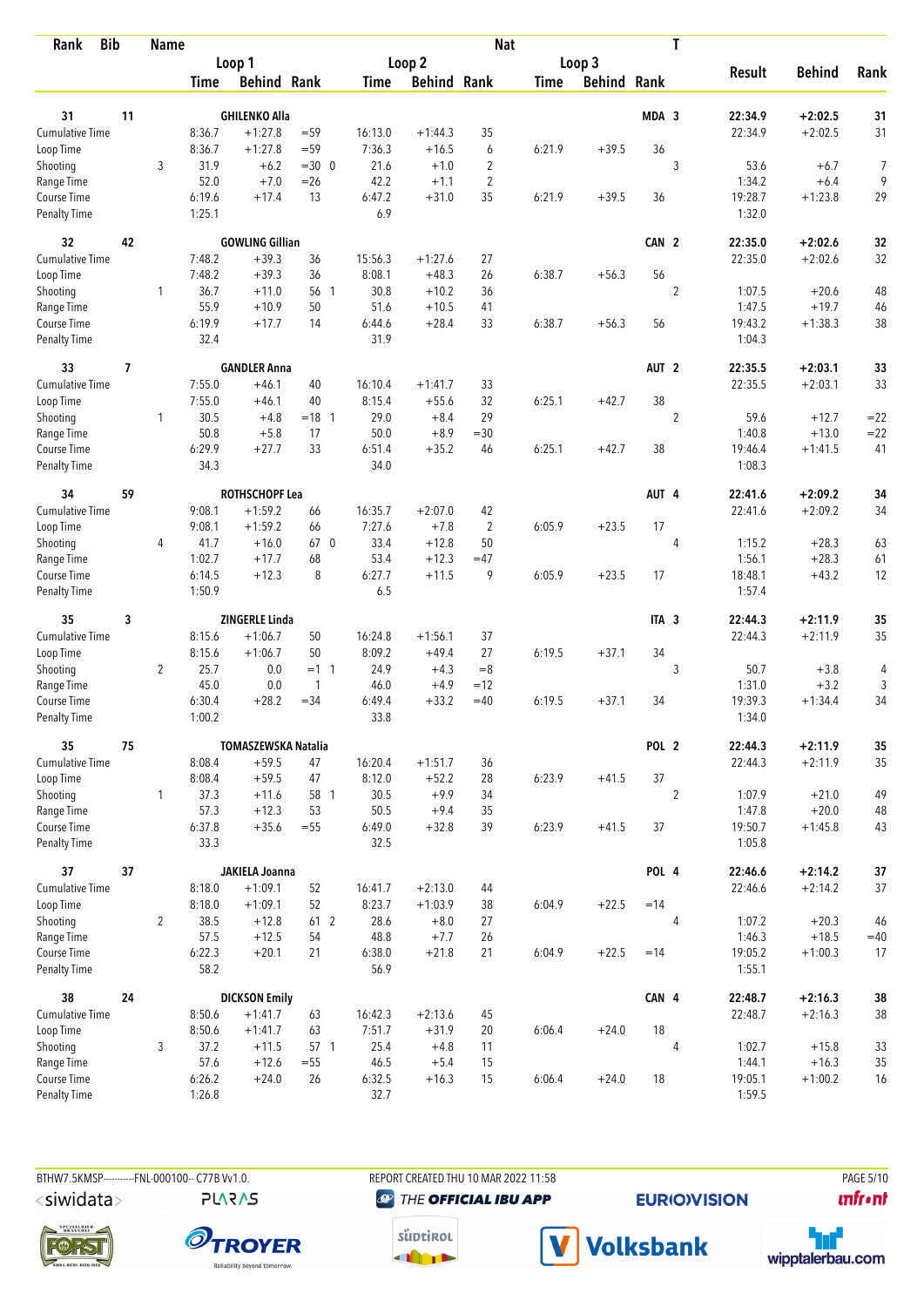| <b>Bib</b><br>Rank          |    | <b>Name</b>  |                |                           |                          |                  |                    | <b>Nat</b>   |             |                    |                  | T              |                   |                    |                |
|-----------------------------|----|--------------|----------------|---------------------------|--------------------------|------------------|--------------------|--------------|-------------|--------------------|------------------|----------------|-------------------|--------------------|----------------|
|                             |    |              |                | Loop 1                    |                          |                  | Loop 2             |              |             | Loop 3             |                  |                |                   |                    |                |
|                             |    |              | Time           | <b>Behind Rank</b>        |                          | Time             | <b>Behind Rank</b> |              | <b>Time</b> | <b>Behind Rank</b> |                  |                | <b>Result</b>     | <b>Behind</b>      | Rank           |
| 39                          | 57 |              |                | <b>HEDSTROM Anna</b>      |                          |                  |                    |              |             |                    | SWE 4            |                | 22:52.4           | $+2:20.0$          | 39             |
| <b>Cumulative Time</b>      |    |              | 7:47.9         | $+39.0$                   | 35                       | 16:33.2          | $+2:04.5$          | 41           |             |                    |                  |                | 22:52.4           | $+2:20.0$          | 39             |
| Loop Time                   |    |              | 7:47.9         | $+39.0$                   | 35                       | 8:45.3           | $+1:25.5$          | 51           | 6:19.2      | $+36.8$            | 33               |                |                   |                    |                |
| Shooting                    |    | $\mathbf{1}$ | 35.7           | $+10.0$                   | 53 3                     | 27.0             | $+6.4$             | 18           |             |                    |                  | $\overline{4}$ | 1:02.8            | $+15.9$            | 34             |
| Range Time                  |    |              | 58.9           | $+13.9$                   | 59                       | 46.2             | $+5.1$             | 14           |             |                    |                  |                | 1:45.1            | $+17.3$            | 36             |
| Course Time                 |    |              | 6:16.9         | $+14.7$                   | 11                       | 6:33.5           | $+17.3$            | 17           | 6:19.2      | $+36.8$            | 33               |                | 19:09.6           | $+1:04.7$          | 19             |
| <b>Penalty Time</b>         |    |              | 32.1           |                           |                          | 1:25.6           |                    |              |             |                    |                  |                | 1:57.7            |                    |                |
| 40                          | 47 |              |                | <b>CARRARA Michela</b>    |                          |                  |                    |              |             |                    | ITA <sub>5</sub> |                | 22:54.5           | $+2:22.1$          | 40             |
| Cumulative Time             |    |              | 8:36.3         | $+1:27.4$                 | 58                       | 16:53.2          | $+2:24.5$          | 48           |             |                    |                  |                | 22:54.5           | $+2:22.1$          | 40             |
| Loop Time                   |    |              | 8:36.3         | $+1:27.4$                 | 58                       | 8:16.9           | $+57.1$            | 33           | 6:01.3      | $+18.9$            | $\overline{7}$   |                |                   |                    |                |
| Shooting                    |    | 3            | 35.0           | $+9.3$                    | $= 502$                  | 31.7             | $+11.1$            | $=43$        |             |                    |                  | 5              | 1:06.8            | $+19.9$            | 45             |
| Range Time                  |    |              | 54.6           | $+9.6$                    | 42                       | 51.8             | $+10.7$            | 43           |             |                    |                  |                | 1:46.4            | $+18.6$            | 42             |
| Course Time                 |    |              | 6:15.0         | $+12.8$                   | 9                        | 6:22.7           | $+6.5$             | 5            | 6:01.3      | $+18.9$            | $\overline{7}$   |                | 18:39.0           | $+34.1$            | $\overline{7}$ |
| Penalty Time                |    |              | 1:26.7         |                           |                          | 1:02.4           |                    |              |             |                    |                  |                | 2:29.1            |                    |                |
| 41                          | 43 |              |                | <b>FRUEHWIRT Juliane</b>  |                          |                  |                    |              |             |                    | GER 4            |                | 22:55.9           | $+2:23.5$          | 41             |
| Cumulative Time             |    |              | 7:52.5         | $+43.6$                   | 39                       | 16:58.0          | $+2:29.3$          | 50           |             |                    |                  |                | 22:55.9           | $+2:23.5$          | 41             |
| Loop Time                   |    |              | 7:52.5         | $+43.6$                   | 39                       | 9:05.5           | $+1:45.7$          | 59           | 5:57.9      | $+15.5$            | 5                |                |                   |                    |                |
| Shooting                    |    | $\mathbf{1}$ | 35.0           | $+9.3$                    | $=50$ 3                  | 30.1             | $+9.5$             | 32           |             |                    |                  | $\overline{4}$ | 1:05.1            | $+18.2$            | $=40$          |
| Range Time                  |    |              | 56.7           | $+11.7$                   | 51                       | 50.1             | $+9.0$             | 33           |             |                    |                  |                | 1:46.8            | $+19.0$            | 43             |
| Course Time<br>Penalty Time |    |              | 6:20.1<br>35.7 | $+17.9$                   | 15                       | 6:44.5<br>1:30.9 | $+28.3$            | 32           | 5:57.9      | $+15.5$            | 5                |                | 19:02.5<br>2:06.6 | $+57.6$            | 14             |
| 42                          | 70 |              |                | OTCOVSKA Kristyna         |                          |                  |                    |              |             |                    | CZE <sub>2</sub> |                | 22:56.3           | $+2:23.9$          | 42             |
| <b>Cumulative Time</b>      |    |              | 7:38.2         | $+29.3$                   | 29                       | 16:28.3          | $+1:59.6$          | 39           |             |                    |                  |                | 22:56.3           | $+2:23.9$          | 42             |
| Loop Time                   |    |              | 7:38.2         | $+29.3$                   | 29                       | 8:50.1           | $+1:30.3$          | 52           | 6:28.0      | $+45.6$            | $=42$            |                |                   |                    |                |
| Shooting                    |    | 0            | 30.5           | $+4.8$                    | $= 18$ 2                 | 32.1             | $+11.5$            | 45           |             |                    |                  | $\overline{2}$ | 1:02.6            | $+15.7$            | 32             |
| Range Time                  |    |              | 52.2           | $+7.2$                    | 28                       | 53.9             | $+12.8$            | 50           |             |                    |                  |                | 1:46.1            | $+18.3$            | 39             |
| Course Time                 |    |              | 6:38.2         | $+36.0$                   | 57                       | 6:51.9           | $+35.7$            | 47           | 6:28.0      | $+45.6$            | $=42$            |                | 19:58.1           | $+1:53.2$          | 47             |
| <b>Penalty Time</b>         |    |              | 7.8            |                           |                          | 1:04.3           |                    |              |             |                    |                  |                | 1:12.1            |                    |                |
| 43                          | 63 |              |                | <b>VINKLARKOVA Tereza</b> |                          |                  |                    |              |             |                    | CZE 2            |                | 23:01.2           | $+2:28.8$          | 43             |
| Cumulative Time             |    |              | 8:06.7         | $+57.8$                   | 46                       | 16:28.1          | $+1:59.4$          | 38           |             |                    |                  |                | 23:01.2           | $+2:28.8$          | 43             |
| Loop Time                   |    |              | 8:06.7         | $+57.8$                   | 46                       | 8:21.4           | $+1:01.6$          | 35           | 6:33.1      | $+50.7$            | 52               |                |                   |                    |                |
| Shooting                    |    | 1            | 30.9           | $+5.2$                    | 20 <sub>1</sub>          | 30.3             | $+9.7$             | 33           |             |                    |                  | $\overline{2}$ | 1:01.2            | $+14.3$            | 30             |
| Range Time                  |    |              | 50.5           | $+5.5$                    | 16                       | 51.4             | $+10.3$            | $= 38$       |             |                    |                  |                | 1:41.9            | $+14.1$            | $= 27$         |
| Course Time                 |    |              | 6:41.7         | $+39.5$                   | 60                       | 6:56.4           | $+40.2$            | 52           | 6:33.1      | $+50.7$            | 52               |                | 20:11.2           | $+2:06.3$          | 54             |
| <b>Penalty Time</b>         |    |              | 34.5           |                           |                          | 33.6             |                    |              |             |                    |                  |                | 1:08.1            |                    |                |
| 44                          | 54 |              |                | <b>SEPANDJ Darya</b>      |                          |                  |                    |              |             |                    | CAN 2            |                | 23:01.4           | $+2:29.0$          | 44             |
| <b>Cumulative Time</b>      |    |              | 7:35.7         | $+26.8$                   | $=25$                    | 16:30.4          | $+2:01.7$          | 40           |             |                    |                  |                | 23:01.4           | $+2:29.0$          | 44             |
| Loop Time                   |    |              | 7:35.7         | $+26.8$                   | $=25$                    | 8:54.7           | $+1:34.9$          | 53           | 6:31.0      | $+48.6$            | 49               |                |                   |                    |                |
| Shooting<br>Range Time      |    | 0            | 34.9<br>55.4   | $+9.2$<br>$+10.4$         | 49 2<br>$=46$            | 40.7<br>1:00.2   | $+20.1$<br>$+19.1$ | 69<br>65     |             |                    |                  | $\overline{2}$ | 1:15.6<br>1:55.6  | $+28.7$<br>$+27.8$ | 64<br>$=58$    |
| Course Time                 |    |              | 6:33.2         | $+31.0$                   | 42                       | 6:55.6           | $+39.4$            | 51           | 6:31.0      | $+48.6$            | 49               |                | 19:59.8           | $+1:54.9$          | 48             |
| Penalty Time                |    |              | 7.1            |                           |                          | 58.9             |                    |              |             |                    |                  |                | 1:06.0            |                    |                |
| 45                          | 55 |              |                | <b>SCHNEIDER Sophia</b>   |                          |                  |                    |              |             |                    | GER 4            |                | 23:02.4           | $+2:30.0$          | 45             |
| Cumulative Time             |    |              | 7:48.8         | $+39.9$                   | 37                       | 16:44.9          | $+2:16.2$          | 47           |             |                    |                  |                | 23:02.4           | $+2:30.0$          | 45             |
| Loop Time                   |    |              | 7:48.8         | $+39.9$                   | 37                       | 8:56.1           | $+1:36.3$          | 54           | 6:17.5      | $+35.1$            | 28               |                |                   |                    |                |
| Shooting                    |    | 1            | 31.4           | $+5.7$                    | 24 <sub>3</sub>          | 35.9             | $+15.3$            | 56           |             |                    |                  | 4              | 1:07.4            | $+20.5$            | 47             |
| Range Time                  |    |              | 51.8           | $+6.8$                    | 23                       | 55.8             | $+14.7$            | 55           |             |                    |                  |                | 1:47.6            | $+19.8$            | 47             |
| Course Time                 |    |              | 6:24.0         | $+21.8$                   | 23                       | 6:33.8           | $+17.6$            | 18           | 6:17.5      | $+35.1$            | 28               |                | 19:15.3           | $+1:10.4$          | 22             |
| Penalty Time                |    |              | 33.0           |                           |                          | 1:26.5           |                    |              |             |                    |                  |                | 1:59.5            |                    |                |
| 46                          | 28 |              |                | <b>HALVARSSON Ella</b>    |                          |                  |                    |              |             |                    | SWE 1            |                | 23:03.8           | $+2:31.4$          | 46             |
| Cumulative Time             |    |              | 7:45.0         | $+36.1$                   | 32                       | 16:12.7          | $+1:44.0$          | 34           |             |                    |                  |                | 23:03.8           | $+2:31.4$          | 46             |
| Loop Time                   |    |              | 7:45.0         | $+36.1$                   | 32                       | 8:27.7           | $+1:07.9$          | 41           | 6:51.1      | $+1:08.7$          | 63               |                |                   |                    |                |
| Shooting                    |    | 0            | 30.3<br>55.1   | $+4.6$<br>$+10.1$         | 16 <sub>1</sub><br>$=44$ | 26.8<br>50.6     | $+6.2$<br>$+9.5$   | 17<br>$= 36$ |             |                    |                  | 1              | 57.1<br>1:45.7    | $+10.2$<br>$+17.9$ | $=12$<br>37    |
| Range Time<br>Course Time   |    |              | 6:40.6         | $+38.4$                   | 59                       | 7:00.1           | $+43.9$            | 54           | 6:51.1      | $+1:08.7$          | 63               |                | 20:31.8           | $+2:26.9$          | 60             |
| <b>Penalty Time</b>         |    |              | 9.3            |                           |                          | 37.0             |                    |              |             |                    |                  |                | 46.3              |                    |                |
|                             |    |              |                |                           |                          |                  |                    |              |             |                    |                  |                |                   |                    |                |

**PLARAS** 

BTHW7.5KMSP----------FNL-000100-- C77B Vv1.0. REPORT CREATED THU 10 MAR 2022 11:58 PAGE 6/10 **@** THE OFFICIAL IBU APP

**EURIO)VISION** 

*<u><u>Infront</u>*</u>







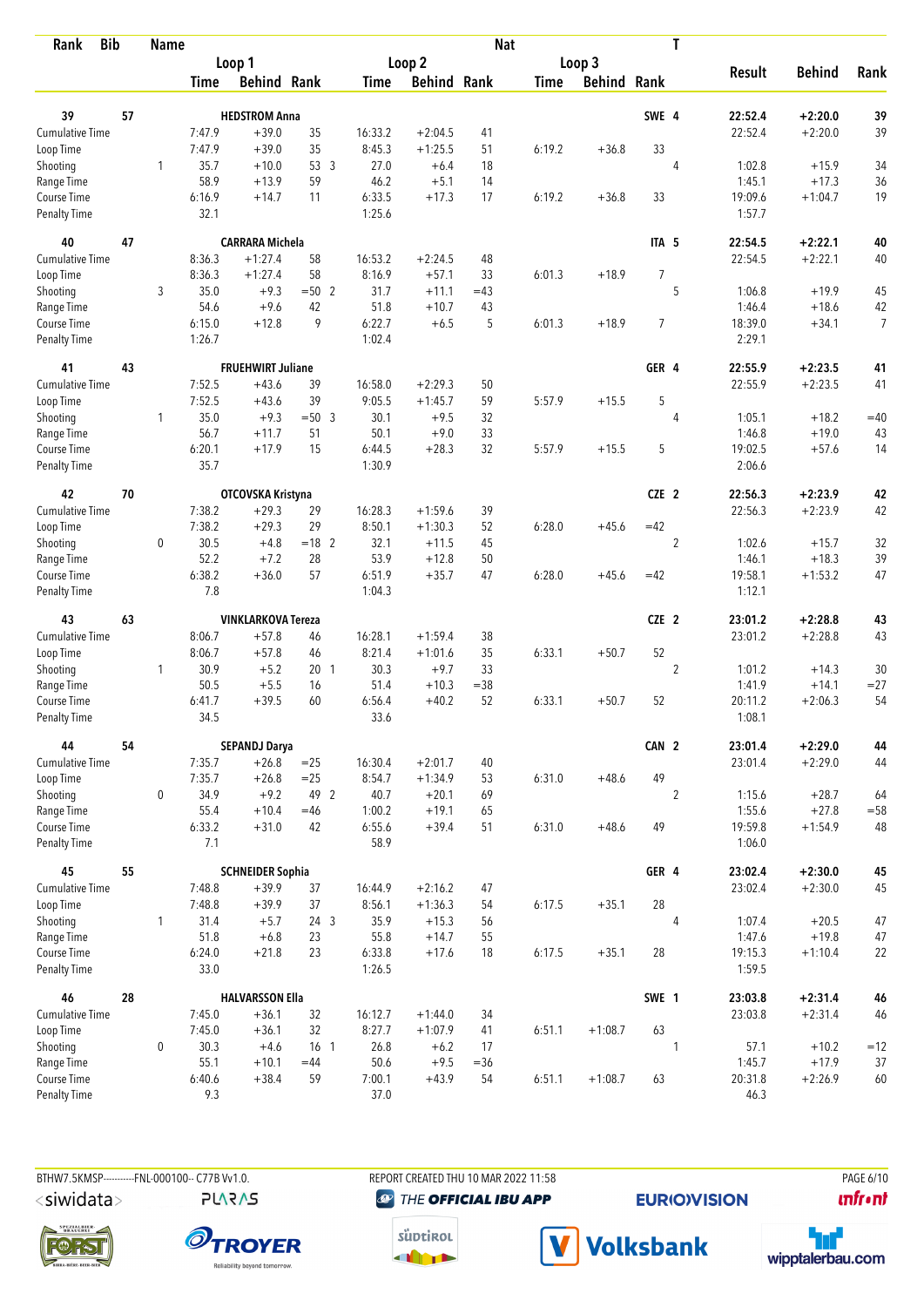| <b>Bib</b><br>Rank          |    | <b>Name</b>    |                  |                            |                 |                   |                     | <b>Nat</b>           |             |                    |                  | T |                   |                     |                        |
|-----------------------------|----|----------------|------------------|----------------------------|-----------------|-------------------|---------------------|----------------------|-------------|--------------------|------------------|---|-------------------|---------------------|------------------------|
|                             |    |                |                  | Loop 1                     |                 |                   | Loop <sub>2</sub>   |                      |             | Loop 3             |                  |   |                   |                     |                        |
|                             |    |                | <b>Time</b>      | <b>Behind Rank</b>         |                 | <b>Time</b>       | <b>Behind Rank</b>  |                      | <b>Time</b> | <b>Behind Rank</b> |                  |   | <b>Result</b>     | <b>Behind</b>       | Rank                   |
|                             |    |                |                  |                            |                 |                   |                     |                      |             |                    |                  |   |                   |                     |                        |
| 47                          | 73 |                |                  | <b>BRUNETTO Gaia</b>       |                 |                   |                     |                      |             |                    | ITA <sub>3</sub> |   | 23:05.0           | $+2:32.6$           | 47                     |
| <b>Cumulative Time</b>      |    |                | 8:03.4           | $+54.5$                    | 44              | 16:44.3           | $+2:15.6$           | 46                   |             |                    |                  |   | 23:05.0           | $+2:32.6$           | 47                     |
| Loop Time                   |    |                | 8:03.4           | $+54.5$                    | 44              | 8:40.9            | $+1:21.1$           | 48                   | 6:20.7      | $+38.3$            | 35               |   |                   |                     |                        |
| Shooting                    |    | 1              | 35.4<br>55.4     | $+9.7$<br>$+10.4$          | 52 2<br>$=46$   | 34.5<br>53.4      | $+13.9$<br>$+12.3$  | 53<br>$=47$          |             |                    |                  | 3 | 1:10.0            | $+23.1$<br>$+21.0$  | 53                     |
| Range Time<br>Course Time   |    |                | 6:36.0           | $+33.8$                    | $=49$           | 6:47.4            | $+31.2$             | 36                   | 6:20.7      | $+38.3$            | 35               |   | 1:48.8<br>19:44.1 | $+1:39.2$           | 50<br>40               |
| <b>Penalty Time</b>         |    |                | 32.0             |                            |                 | 1:00.1            |                     |                      |             |                    |                  |   | 1:32.1            |                     |                        |
| 48                          | 9  |                |                  | <b>STEINER Tamara</b>      |                 |                   |                     |                      |             |                    | AUT <sub>3</sub> |   | 23:06.3           | $+2:33.9$           | 48                     |
| Cumulative Time             |    |                | 8:26.0           | $+1:17.1$                  | 55              | 16:38.1           | $+2:09.4$           | 43                   |             |                    |                  |   | 23:06.3           | $+2:33.9$           | 48                     |
| Loop Time                   |    |                | 8:26.0           | $+1:17.1$                  | 55              | 8:12.1            | $+52.3$             | $=29$                | 6:28.2      | $+45.8$            | 44               |   |                   |                     |                        |
| Shooting                    |    | $\overline{2}$ | 29.8             | $+4.1$                     | 14 <sub>1</sub> | 26.0              | $+5.4$              | $=13$                |             |                    |                  | 3 | 55.8              | $+8.9$              | 10                     |
| Range Time                  |    |                | 50.9             | $+5.9$                     | 18              | 47.8              | $+6.7$              | $= 21$               |             |                    |                  |   | 1:38.7            | $+10.9$             | 14                     |
| Course Time                 |    |                | 6:33.8           | $+31.6$                    | 45              | 6:50.7            | $+34.5$             | $=44$                | 6:28.2      | $+45.8$            | 44               |   | 19:52.7           | $+1:47.8$           | 45                     |
| <b>Penalty Time</b>         |    |                | 1:01.3           |                            |                 | 33.6              |                     |                      |             |                    |                  |   | 1:34.9            |                     |                        |
| 49                          | 8  |                |                  | <b>JURCOVA Natalie</b>     |                 |                   |                     |                      |             |                    | CZE 1            |   | 23:09.5           | $+2:37.1$           | 49                     |
| Cumulative Time             |    |                | 7:23.4           | $+14.5$                    | 9               | 15:59.7           | $+1:31.0$           | 28                   |             |                    |                  |   | 23:09.5           | $+2:37.1$           | 49                     |
| Loop Time                   |    |                | 7:23.4           | $+14.5$                    | 9               | 8:36.3            | $+1:16.5$           | 44                   | 7:09.8      | $+1:27.4$          | 68               |   |                   |                     |                        |
| Shooting                    |    | $\mathbf 0$    | 27.9             | $+2.2$                     | $= 9 \quad 1$   | 31.2              | $+10.6$             | $=39$                |             |                    |                  | 1 | 59.1              | $+12.2$             | 20                     |
| Range Time                  |    |                | 48.0             | $+3.0$                     | 8               | 54.7              | $+13.6$             | 52                   |             |                    |                  |   | 1:42.7            | $+14.9$             | 29                     |
| Course Time                 |    |                | 6:27.6           | $+25.4$                    | 29              | 7:05.1            | $+48.9$             | 59                   | 7:09.8      | $+1:27.4$          | 68               |   | 20:42.5           | $+2:37.6$           | 62                     |
| <b>Penalty Time</b>         |    |                | 7.8              |                            |                 | 36.5              |                     |                      |             |                    |                  |   | 44.3              |                     |                        |
| 50                          | 68 |                |                  | <b>WAGNER Lara</b>         |                 |                   |                     |                      |             |                    | AUT <sub>3</sub> |   | 23:22.4           | $+2:50.0$           | 50                     |
| Cumulative Time             |    |                | 7:47.2           | $+38.3$                    | $= 33$          | 17:05.1           | $+2:36.4$           | 52                   |             |                    |                  |   | 23:22.4           | $+2:50.0$           | 50                     |
| Loop Time                   |    |                | 7:47.2           | $+38.3$                    | $= 33$          | 9:17.9            | $+1:58.1$           | 63                   | 6:17.3      | $+34.9$            | 27               |   |                   |                     |                        |
| Shooting                    |    | 0              | 39.1             | $+13.4$                    | 62 <sub>3</sub> | 38.3              | $+17.7$             | 63                   |             |                    |                  | 3 | 1:17.5            | $+30.6$             | 66                     |
| Range Time                  |    |                | 1:02.0           | $+17.0$                    | 65              | 1:00.8            | $+19.7$             | 67                   |             |                    |                  |   | 2:02.8            | $+35.0$             | 68                     |
| Course Time                 |    |                | 6:37.7           | $+35.5$                    | $= 53$          | 6:48.7            | $+32.5$             | 38                   | 6:17.3      | $+34.9$            | 27               |   | 19:43.7           | $+1:38.8$           | 39                     |
| <b>Penalty Time</b>         |    |                | 7.5              |                            |                 | 1:28.4            |                     |                      |             |                    |                  |   | 1:35.9            |                     |                        |
| 51                          | 72 |                |                  | <b>GERAGHTY-MOATS Tara</b> |                 |                   |                     |                      |             |                    | USA 4            |   | 23:33.3           | $+3:00.9$           | 51                     |
| <b>Cumulative Time</b>      |    |                | 7:57.5           | $+48.6$                    | 42              | 17:18.6           | $+2:49.9$           | 57                   |             |                    |                  |   | 23:33.3           | $+3:00.9$           | 51                     |
| Loop Time                   |    |                | 7:57.5           | $+48.6$                    | 42              | 9:21.1            | $+2:01.3$           | 66                   | 6:14.7      | $+32.3$            | 24               |   |                   |                     |                        |
| Shooting                    |    | $\mathbf{1}$   | 42.7             | $+17.0$                    | 69 3            | 54.2              | $+33.6$             | 72                   |             |                    |                  | 4 | 1:37.0            | $+50.1$             | 71                     |
| Range Time                  |    |                | 1:02.8           | $+17.8$                    | 69              | 1:14.5            | $+33.4$             | 73                   |             |                    |                  |   | 2:17.3            | $+49.5$             | 72                     |
| Course Time                 |    |                | 6:22.1           | $+19.9$                    | 20              | 6:43.2            | $+27.0$             | 30                   | 6:14.7      | $+32.3$            | 24               |   | 19:20.0           | $+1:15.1$           | 25                     |
| <b>Penalty Time</b>         |    |                | 32.6             |                            |                 | 1:23.4            |                     |                      |             |                    |                  |   | 1:56.0            |                     |                        |
| 52                          | 22 |                |                  | <b>FAUNER Eleonora</b>     |                 |                   |                     |                      |             |                    | ITA <sub>5</sub> |   | 23:34.9           | $+3:02.5$           | 52                     |
| <b>Cumulative Time</b>      |    |                | 8:20.4           | $+1:11.5$                  | 54              | 17:19.3           | $+2:50.6$           | 58                   |             |                    |                  |   | 23:34.9           | $+3:02.5$           | 52                     |
| Loop Time                   |    |                | 8:20.4           | $+1:11.5$                  | 54              | 8:58.9            | $+1:39.1$           | 58                   | 6:15.6      | $+33.2$            | 26               |   |                   |                     |                        |
| Shooting                    |    | $\overline{2}$ | 32.2             | $+6.5$                     | $=34$ 3         | 39.8              | $+19.2$             | 68                   |             |                    |                  | 5 | 1:12.0            | $+25.1$             | 57                     |
| Range Time                  |    |                | 52.8             | $+7.8$                     | 31              | 50.3              | $+9.2$              | 34                   |             |                    |                  |   | 1:43.1            | $+15.3$             | $= 31$                 |
| Course Time<br>Penalty Time |    |                | 6:26.8<br>1:00.8 | $+24.6$                    | $= 27$          | 6:40.4<br>1:28.2  | $+24.2$             | 24                   | 6:15.6      | $+33.2$            | 26               |   | 19:22.8<br>2:29.0 | $+1:17.9$           | 27                     |
| 53                          | 50 |                |                  | <b>BARMETTLER Flavia</b>   |                 |                   |                     |                      |             |                    | SUI 4            |   | 23:36.0           | $+3:03.6$           | 53                     |
| <b>Cumulative Time</b>      |    |                |                  |                            | 56              |                   |                     | $= 53$               |             |                    |                  |   |                   | $+3:03.6$           |                        |
|                             |    |                | 8:28.7           | $+1:19.8$                  | 56              | 17:05.5<br>8:36.8 | $+2:36.8$           |                      |             |                    | 48               |   | 23:36.0           |                     | 53                     |
| Loop Time<br>Shooting       |    |                | 8:28.7<br>30.2   | $+1:19.8$<br>$+4.5$        | 15 <sup>2</sup> | 24.6              | $+1:17.0$<br>$+4.0$ | $=45$                | 6:30.5      | $+48.1$            |                  |   |                   |                     |                        |
|                             |    | $\overline{2}$ |                  |                            |                 |                   |                     | 7                    |             |                    |                  | 4 | 54.9              | $+8.0$              | $\, 8$                 |
| Range Time<br>Course Time   |    |                | 50.4<br>6:38.7   | $+5.4$<br>$+36.5$          | 15<br>58        | 43.4<br>6:55.1    | $+2.3$<br>$+38.9$   | $\overline{4}$<br>49 | 6:30.5      | $+48.1$            | 48               |   | 1:33.8<br>20:04.3 | $+6.0$<br>$+1:59.4$ | $\boldsymbol{7}$<br>51 |
| Penalty Time                |    |                | 59.6             |                            |                 | 58.3              |                     |                      |             |                    |                  |   | 1:57.9            |                     |                        |
| 54                          | 58 |                |                  | <b>JORONEN Sofia</b>       |                 |                   |                     |                      |             |                    | FIN <sub>1</sub> |   | 23:40.0           | $+3:07.6$           | 54                     |
| <b>Cumulative Time</b>      |    |                | 8:12.9           | $+1:04.0$                  | 48              | 16:55.6           | $+2:26.9$           | 49                   |             |                    |                  |   | 23:40.0           | $+3:07.6$           | 54                     |
| Loop Time                   |    |                | 8:12.9           | $+1:04.0$                  | 48              | 8:42.7            | $+1:22.9$           | 50                   | 6:44.4      | $+1:02.0$          | 59               |   |                   |                     |                        |
| Shooting                    |    | $\mathbf 0$    | 39.9             | $+14.2$                    | 64 1            | 35.1              | $+14.5$             | 55                   |             |                    |                  | 1 | 1:15.0            | $+28.1$             | 62                     |
| Range Time                  |    |                | 1:02.4           | $+17.4$                    | 66              | 56.5              | $+15.4$             | 56                   |             |                    |                  |   | 1:58.9            | $+31.1$             | 63                     |
| Course Time                 |    |                | 7:03.6           | $+1:01.4$                  | 69              | 7:12.6            | $+56.4$             | 64                   | 6:44.4      | $+1:02.0$          | 59               |   | 21:00.6           | $+2:55.7$           | 64                     |
| Penalty Time                |    |                | 6.9              |                            |                 | 33.6              |                     |                      |             |                    |                  |   | 40.5              |                     |                        |

**PLARAS** 

BTHW7.5KMSP----------FNL-000100-- C77B Vv1.0. REPORT CREATED THU 10 MAR 2022 11:58 PAGE 7/10 **@** THE OFFICIAL IBU APP

**EURIO)VISION** 

*<u><u>Infront</u>*</u>







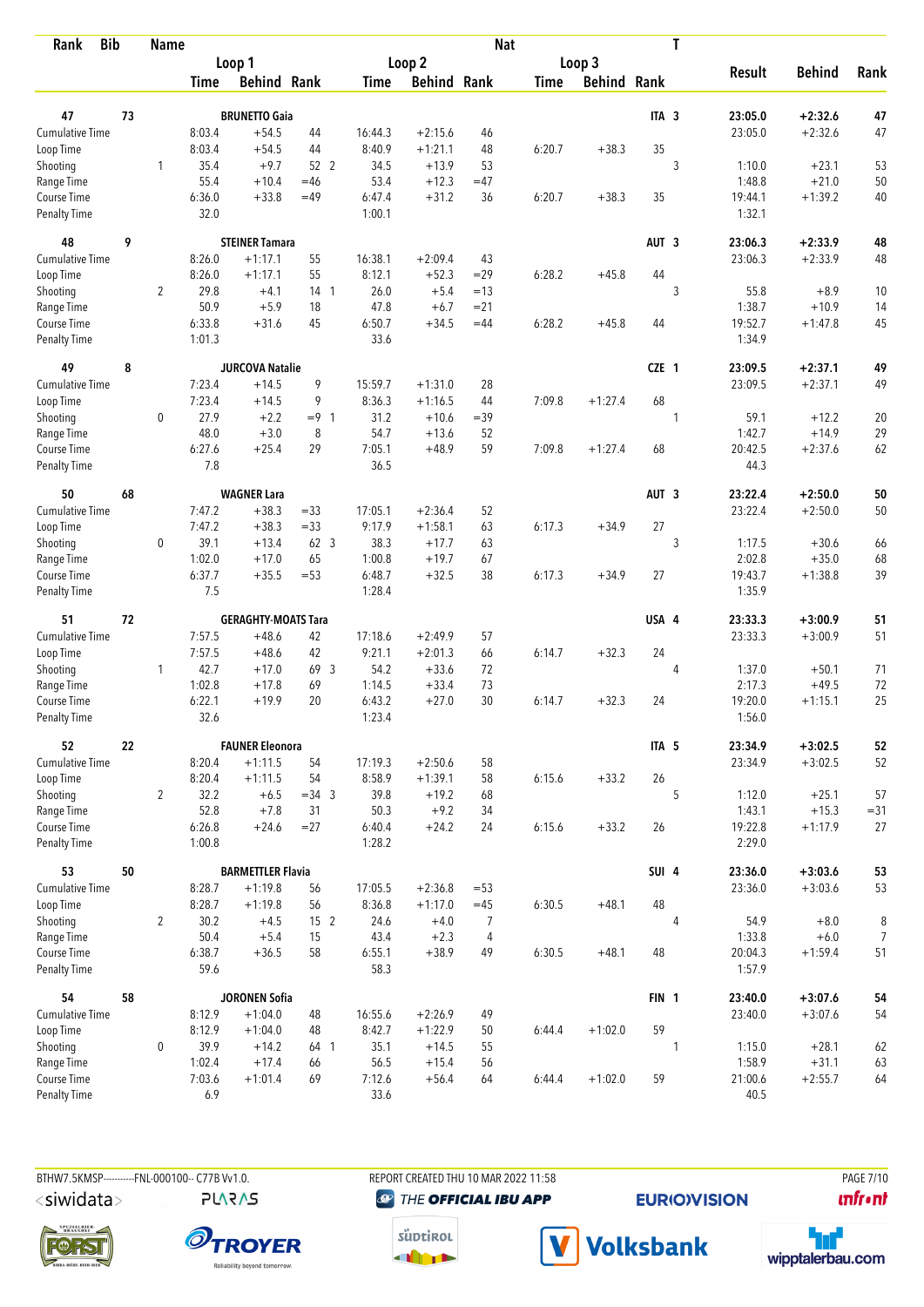| Loop <sub>2</sub><br>Loop 3<br>Loop 1<br><b>Behind</b><br><b>Result</b><br>Rank<br><b>Behind Rank</b><br><b>Behind Rank</b><br><b>Behind Rank</b><br><b>Time</b><br><b>Time</b><br>Time<br>55<br>48<br><b>SATO Aoi</b><br>JPN 4<br>23:40.9<br>$+3:08.5$<br>55<br>Cumulative Time<br>59<br>55<br>8:03.5<br>$+54.6$<br>45<br>17:22.0<br>$+2:53.3$<br>23:40.9<br>$+3:08.5$<br>9:18.5<br>8:03.5<br>45<br>$+1:58.7$<br>64<br>6:18.9<br>$+36.5$<br>$= 31$<br>$+54.6$<br>Loop Time<br>36.2<br>$+10.5$<br>55 3<br>1:01.5<br>$+40.9$<br>73<br>4<br>1:37.8<br>$+50.9$<br>72<br>Shooting<br>1<br>57.6<br>$+30.9$<br>72<br>2:09.6<br>$=69$<br>Range Time<br>$+12.6$<br>$= 55$<br>1:12.0<br>$+41.8$<br>32<br>6:33.9<br>$+31.7$<br>6:41.2<br>$+25.0$<br>$=26$<br>6:18.9<br>$+36.5$<br>$= 31$<br>19:34.0<br>$+1:29.1$<br>Course Time<br>46<br>32.0<br>1:25.3<br>1:57.3<br><b>Penalty Time</b><br><b>KUUTTINEN Heidi</b><br>56<br>31<br>FIN <sub>3</sub><br>23:43.3<br>$+3:10.9$<br>56<br>8:18.6<br>$+1:09.7$<br>53<br>17:17.4<br>$+2:48.7$<br>56<br>23:43.3<br>$+3:10.9$<br>56<br>Cumulative Time<br>39<br>8:18.6<br>$+1:09.7$<br>53<br>8:58.8<br>$+1:39.0$<br>57<br>6:25.9<br>$+43.5$<br>Loop Time<br>3<br>38.3<br>60 2<br>36.2<br>58<br>Shooting<br>1<br>$+12.6$<br>$+15.6$<br>1:14.6<br>$+27.7$<br>61<br>59.1<br>60<br>58.4<br>1:57.5<br>$+29.7$<br>62<br>$+14.1$<br>$+17.3$<br>61<br>Range Time<br>6:44.9<br>$+42.7$<br>62<br>6:59.4<br>$+43.2$<br>53<br>6:25.9<br>$+43.5$<br>39<br>20:10.2<br>$+2:05.3$<br>52<br>Course Time<br>1:35.6<br><b>Penalty Time</b><br>34.6<br>1:01.0<br>57<br>39<br><b>LEJSEK Klara</b><br>CZE <sub>3</sub><br>23:45.3<br>$+3:12.9$<br>57<br>57<br><b>Cumulative Time</b><br>7:34.6<br>$+25.7$<br>24<br>17:05.5<br>$+2:36.8$<br>$= 53$<br>23:45.3<br>$+3:12.9$<br>7:34.6<br>$+25.7$<br>9:30.9<br>$+2:11.1$<br>68<br>6:39.8<br>$+57.4$<br>57<br>Loop Time<br>24<br>3<br>59<br>$\mathbf 0$<br>33.6<br>$+7.9$<br>44 3<br>39.3<br>$+18.7$<br>$=66$<br>1:13.0<br>$+26.1$<br>Shooting<br>54.4<br>$+9.4$<br>39<br>1:00.3<br>$+19.2$<br>1:54.7<br>$+26.9$<br>$=56$<br>Range Time<br>66<br>6:32.4<br>$+30.2$<br>40<br>7:01.5<br>$+45.3$<br>57<br>6:39.8<br>57<br>20:13.7<br>$+2:08.8$<br>56<br>Course Time<br>$+57.4$<br>7.8<br>1:29.1<br>1:36.9<br><b>Penalty Time</b><br>58<br>32<br>MACHYNIAKOVA Veronika<br>SVK <sub>3</sub><br>24:00.6<br>58<br>$+3:28.2$<br>8:33.6<br>17:04.7<br>$+3:28.2$<br>58<br>Cumulative Time<br>$+1:24.7$<br>57<br>$+2:36.0$<br>51<br>24:00.6<br>8:33.6<br>$+1:24.7$<br>57<br>8:31.1<br>Loop Time<br>$+1:11.3$<br>43<br>6:55.9<br>$+1:13.5$<br>66<br>3<br>$\overline{2}$<br>33.2<br>$+7.5$<br>24.9<br>$= 8$<br>58.2<br>17<br>41 1<br>$+4.3$<br>$+11.3$<br>Shooting<br>55.1<br>$+10.1$<br>48.2<br>$+7.1$<br>25<br>1:43.3<br>$+15.5$<br>34<br>$=44$<br>Range Time<br>6:37.8<br>$+35.6$<br>$=55$<br>7:07.4<br>$+51.2$<br>61<br>6:55.9<br>$+1:13.5$<br>20:41.1<br>$+2:36.2$<br>Course Time<br>66<br>61<br>1:00.7<br>35.5<br>1:36.2<br><b>Penalty Time</b><br>59<br>59<br><b>LANGEL Coralie</b><br>24:01.6<br>$+3:29.2$<br>40<br>FRA 6<br>Cumulative Time<br>$+1:37.8$<br>17:43.4<br>62<br>$+3:29.2$<br>59<br>8:46.7<br>61<br>$+3:14.7$<br>24:01.6<br>30<br>8:46.7<br>$+1:37.8$<br>8:56.7<br>$+1:36.9$<br>55<br>6:18.2<br>$+35.8$<br>Loop Time<br>61<br>37.5<br>59 3<br>27.6<br>$+7.0$<br>$= 21$<br>$=40$<br>Shooting<br>3<br>$+11.8$<br>6<br>1:05.1<br>$+18.2$<br>58.4<br>47.6<br>$+6.5$<br>20<br>$+18.2$<br>38<br>Range Time<br>$+13.4$<br>57<br>1:46.0<br>18<br>6:42.7<br>$+26.5$<br>$= 28$<br>6:18.2<br>$+35.8$<br>30<br>19:21.9<br>26<br>Course Time<br>6:21.0<br>$+18.8$<br>$+1:17.0$<br>1:27.3<br>1:26.4<br>2:53.7<br><b>Penalty Time</b><br>60<br>60<br><b>FUKUDA Hikaru</b><br>JPN 3<br>24:02.2<br>$+3:29.8$<br>44<br><b>Cumulative Time</b><br>8:01.2<br>$+52.3$<br>43<br>17:13.2<br>55<br>24:02.2<br>$+3:29.8$<br>60<br>$+2:44.5$<br>Loop Time<br>8:01.2<br>$+52.3$<br>43<br>9:12.0<br>$+1:52.2$<br>6:49.0<br>61<br>60<br>$+1:06.6$<br>34.1<br>$+8.4$<br>46 2<br>36.9<br>3<br>1:11.1<br>56<br>Shooting<br>$\mathbf{1}$<br>$+16.3$<br>$=60$<br>$+24.2$<br>54.5<br>$+9.5$<br>59.1<br>1:53.6<br>$+25.8$<br>54<br>Range Time<br>$=40$<br>$+18.0$<br>$=63$<br>Course Time<br>6:32.6<br>7:08.6<br>$+52.4$<br>6:49.0<br>20:30.2<br>$+2:25.3$<br>59<br>$+30.4$<br>41<br>62<br>$+1:06.6$<br>61<br>34.1<br>1:04.3<br>Penalty Time<br>1:38.4<br>15<br>JPN 4<br>61<br><b>TANAKA Kirari</b><br>24:14.6<br>$+3:42.2$<br>$61\,$<br>Cumulative Time<br>8:13.9<br>$+1:05.0$<br>49<br>17:41.7<br>$+3:13.0$<br>61<br>24:14.6<br>$+3:42.2$<br>61<br>51<br>Loop Time<br>8:13.9<br>49<br>9:27.8<br>$+2:08.0$<br>67<br>$+50.5$<br>$+1:05.0$<br>6:32.9<br>40.4<br>$\mathbf{1}$<br>$+14.7$<br>65 3<br>37.5<br>$+16.9$<br>62<br>4<br>1:17.9<br>67<br>Shooting<br>$+31.0$<br>1:01.9<br>$+16.9$<br>58.2<br>$+17.1$<br>59<br>2:00.1<br>$+32.3$<br>65<br>Range Time<br>64<br>Course Time<br>6:37.7<br>55<br>6:32.9<br>$+50.5$<br>51<br>53<br>$+35.5$<br>$= 53$<br>7:00.5<br>$+44.3$<br>20:11.1<br>$+2:06.2$<br>34.3<br>1:29.1<br>2:03.4<br>Penalty Time<br>69<br>SUI <sub>2</sub><br>62<br>62<br>24:15.0<br>$+3:42.6$<br><b>FISCHER Anja</b><br><b>Cumulative Time</b><br>8:59.5<br>$+1:50.6$<br>17:28.0<br>$+2:59.3$<br>60<br>24:15.0<br>$+3:42.6$<br>62<br>65<br>8:59.5<br>$+1:50.6$<br>65<br>8:28.5<br>$+1:08.7$<br>6:47.0<br>$+1:04.6$<br>60<br>Loop Time<br>42<br>$\overline{2}$<br>$\overline{2}$<br>34.6<br>$+8.9$<br>48 0<br>39.2<br>$+18.6$<br>1:13.9<br>$+27.0$<br>60<br>Shooting<br>65<br>$=56$<br>55.6<br>59.1<br>$+18.0$<br>1:54.7<br>$+26.9$<br>Range Time<br>$+10.6$<br>48<br>$=63$<br>Course Time<br>6:57.8<br>7:22.3<br>$+1:04.6$<br>60<br>21:07.1<br>$+55.6$<br>68<br>$+1:06.1$<br>66<br>6:47.0<br>$+3:02.2$<br>66 | <b>Bib</b><br>Rank | <b>Name</b> |        |  |     | <b>Nat</b> |  | T |        |  |
|---------------------------------------------------------------------------------------------------------------------------------------------------------------------------------------------------------------------------------------------------------------------------------------------------------------------------------------------------------------------------------------------------------------------------------------------------------------------------------------------------------------------------------------------------------------------------------------------------------------------------------------------------------------------------------------------------------------------------------------------------------------------------------------------------------------------------------------------------------------------------------------------------------------------------------------------------------------------------------------------------------------------------------------------------------------------------------------------------------------------------------------------------------------------------------------------------------------------------------------------------------------------------------------------------------------------------------------------------------------------------------------------------------------------------------------------------------------------------------------------------------------------------------------------------------------------------------------------------------------------------------------------------------------------------------------------------------------------------------------------------------------------------------------------------------------------------------------------------------------------------------------------------------------------------------------------------------------------------------------------------------------------------------------------------------------------------------------------------------------------------------------------------------------------------------------------------------------------------------------------------------------------------------------------------------------------------------------------------------------------------------------------------------------------------------------------------------------------------------------------------------------------------------------------------------------------------------------------------------------------------------------------------------------------------------------------------------------------------------------------------------------------------------------------------------------------------------------------------------------------------------------------------------------------------------------------------------------------------------------------------------------------------------------------------------------------------------------------------------------------------------------------------------------------------------------------------------------------------------------------------------------------------------------------------------------------------------------------------------------------------------------------------------------------------------------------------------------------------------------------------------------------------------------------------------------------------------------------------------------------------------------------------------------------------------------------------------------------------------------------------------------------------------------------------------------------------------------------------------------------------------------------------------------------------------------------------------------------------------------------------------------------------------------------------------------------------------------------------------------------------------------------------------------------------------------------------------------------------------------------------------------------------------------------------------------------------------------------------------------------------------------------------------------------------------------------------------------------------------------------------------------------------------------------------------------------------------------------------------------------------------------------------------------------------------------------------------------------------------------------------------------------------------------------------------------------------------------------------------------------------------------------------------------------------------------------------------------------------------------------------------------------------------------------------------------------------------------------------------------------------------------------------------------------------------------------------------------------------------------------------------------------------------------------------------------------------------------------------------------------------------------------------------------------------------------------------------------------------------------------------------------------------------------------------------------------------------------------------------------------------------------------------------------------------------------------------------------------------------------------------|--------------------|-------------|--------|--|-----|------------|--|---|--------|--|
|                                                                                                                                                                                                                                                                                                                                                                                                                                                                                                                                                                                                                                                                                                                                                                                                                                                                                                                                                                                                                                                                                                                                                                                                                                                                                                                                                                                                                                                                                                                                                                                                                                                                                                                                                                                                                                                                                                                                                                                                                                                                                                                                                                                                                                                                                                                                                                                                                                                                                                                                                                                                                                                                                                                                                                                                                                                                                                                                                                                                                                                                                                                                                                                                                                                                                                                                                                                                                                                                                                                                                                                                                                                                                                                                                                                                                                                                                                                                                                                                                                                                                                                                                                                                                                                                                                                                                                                                                                                                                                                                                                                                                                                                                                                                                                                                                                                                                                                                                                                                                                                                                                                                                                                                                                                                                                                                                                                                                                                                                                                                                                                                                                                                                                                                                   |                    |             |        |  |     |            |  |   |        |  |
|                                                                                                                                                                                                                                                                                                                                                                                                                                                                                                                                                                                                                                                                                                                                                                                                                                                                                                                                                                                                                                                                                                                                                                                                                                                                                                                                                                                                                                                                                                                                                                                                                                                                                                                                                                                                                                                                                                                                                                                                                                                                                                                                                                                                                                                                                                                                                                                                                                                                                                                                                                                                                                                                                                                                                                                                                                                                                                                                                                                                                                                                                                                                                                                                                                                                                                                                                                                                                                                                                                                                                                                                                                                                                                                                                                                                                                                                                                                                                                                                                                                                                                                                                                                                                                                                                                                                                                                                                                                                                                                                                                                                                                                                                                                                                                                                                                                                                                                                                                                                                                                                                                                                                                                                                                                                                                                                                                                                                                                                                                                                                                                                                                                                                                                                                   |                    |             |        |  |     |            |  |   |        |  |
|                                                                                                                                                                                                                                                                                                                                                                                                                                                                                                                                                                                                                                                                                                                                                                                                                                                                                                                                                                                                                                                                                                                                                                                                                                                                                                                                                                                                                                                                                                                                                                                                                                                                                                                                                                                                                                                                                                                                                                                                                                                                                                                                                                                                                                                                                                                                                                                                                                                                                                                                                                                                                                                                                                                                                                                                                                                                                                                                                                                                                                                                                                                                                                                                                                                                                                                                                                                                                                                                                                                                                                                                                                                                                                                                                                                                                                                                                                                                                                                                                                                                                                                                                                                                                                                                                                                                                                                                                                                                                                                                                                                                                                                                                                                                                                                                                                                                                                                                                                                                                                                                                                                                                                                                                                                                                                                                                                                                                                                                                                                                                                                                                                                                                                                                                   |                    |             |        |  |     |            |  |   |        |  |
|                                                                                                                                                                                                                                                                                                                                                                                                                                                                                                                                                                                                                                                                                                                                                                                                                                                                                                                                                                                                                                                                                                                                                                                                                                                                                                                                                                                                                                                                                                                                                                                                                                                                                                                                                                                                                                                                                                                                                                                                                                                                                                                                                                                                                                                                                                                                                                                                                                                                                                                                                                                                                                                                                                                                                                                                                                                                                                                                                                                                                                                                                                                                                                                                                                                                                                                                                                                                                                                                                                                                                                                                                                                                                                                                                                                                                                                                                                                                                                                                                                                                                                                                                                                                                                                                                                                                                                                                                                                                                                                                                                                                                                                                                                                                                                                                                                                                                                                                                                                                                                                                                                                                                                                                                                                                                                                                                                                                                                                                                                                                                                                                                                                                                                                                                   |                    |             |        |  |     |            |  |   |        |  |
|                                                                                                                                                                                                                                                                                                                                                                                                                                                                                                                                                                                                                                                                                                                                                                                                                                                                                                                                                                                                                                                                                                                                                                                                                                                                                                                                                                                                                                                                                                                                                                                                                                                                                                                                                                                                                                                                                                                                                                                                                                                                                                                                                                                                                                                                                                                                                                                                                                                                                                                                                                                                                                                                                                                                                                                                                                                                                                                                                                                                                                                                                                                                                                                                                                                                                                                                                                                                                                                                                                                                                                                                                                                                                                                                                                                                                                                                                                                                                                                                                                                                                                                                                                                                                                                                                                                                                                                                                                                                                                                                                                                                                                                                                                                                                                                                                                                                                                                                                                                                                                                                                                                                                                                                                                                                                                                                                                                                                                                                                                                                                                                                                                                                                                                                                   |                    |             |        |  |     |            |  |   |        |  |
|                                                                                                                                                                                                                                                                                                                                                                                                                                                                                                                                                                                                                                                                                                                                                                                                                                                                                                                                                                                                                                                                                                                                                                                                                                                                                                                                                                                                                                                                                                                                                                                                                                                                                                                                                                                                                                                                                                                                                                                                                                                                                                                                                                                                                                                                                                                                                                                                                                                                                                                                                                                                                                                                                                                                                                                                                                                                                                                                                                                                                                                                                                                                                                                                                                                                                                                                                                                                                                                                                                                                                                                                                                                                                                                                                                                                                                                                                                                                                                                                                                                                                                                                                                                                                                                                                                                                                                                                                                                                                                                                                                                                                                                                                                                                                                                                                                                                                                                                                                                                                                                                                                                                                                                                                                                                                                                                                                                                                                                                                                                                                                                                                                                                                                                                                   |                    |             |        |  |     |            |  |   |        |  |
|                                                                                                                                                                                                                                                                                                                                                                                                                                                                                                                                                                                                                                                                                                                                                                                                                                                                                                                                                                                                                                                                                                                                                                                                                                                                                                                                                                                                                                                                                                                                                                                                                                                                                                                                                                                                                                                                                                                                                                                                                                                                                                                                                                                                                                                                                                                                                                                                                                                                                                                                                                                                                                                                                                                                                                                                                                                                                                                                                                                                                                                                                                                                                                                                                                                                                                                                                                                                                                                                                                                                                                                                                                                                                                                                                                                                                                                                                                                                                                                                                                                                                                                                                                                                                                                                                                                                                                                                                                                                                                                                                                                                                                                                                                                                                                                                                                                                                                                                                                                                                                                                                                                                                                                                                                                                                                                                                                                                                                                                                                                                                                                                                                                                                                                                                   |                    |             |        |  |     |            |  |   |        |  |
|                                                                                                                                                                                                                                                                                                                                                                                                                                                                                                                                                                                                                                                                                                                                                                                                                                                                                                                                                                                                                                                                                                                                                                                                                                                                                                                                                                                                                                                                                                                                                                                                                                                                                                                                                                                                                                                                                                                                                                                                                                                                                                                                                                                                                                                                                                                                                                                                                                                                                                                                                                                                                                                                                                                                                                                                                                                                                                                                                                                                                                                                                                                                                                                                                                                                                                                                                                                                                                                                                                                                                                                                                                                                                                                                                                                                                                                                                                                                                                                                                                                                                                                                                                                                                                                                                                                                                                                                                                                                                                                                                                                                                                                                                                                                                                                                                                                                                                                                                                                                                                                                                                                                                                                                                                                                                                                                                                                                                                                                                                                                                                                                                                                                                                                                                   |                    |             |        |  |     |            |  |   |        |  |
|                                                                                                                                                                                                                                                                                                                                                                                                                                                                                                                                                                                                                                                                                                                                                                                                                                                                                                                                                                                                                                                                                                                                                                                                                                                                                                                                                                                                                                                                                                                                                                                                                                                                                                                                                                                                                                                                                                                                                                                                                                                                                                                                                                                                                                                                                                                                                                                                                                                                                                                                                                                                                                                                                                                                                                                                                                                                                                                                                                                                                                                                                                                                                                                                                                                                                                                                                                                                                                                                                                                                                                                                                                                                                                                                                                                                                                                                                                                                                                                                                                                                                                                                                                                                                                                                                                                                                                                                                                                                                                                                                                                                                                                                                                                                                                                                                                                                                                                                                                                                                                                                                                                                                                                                                                                                                                                                                                                                                                                                                                                                                                                                                                                                                                                                                   |                    |             |        |  |     |            |  |   |        |  |
|                                                                                                                                                                                                                                                                                                                                                                                                                                                                                                                                                                                                                                                                                                                                                                                                                                                                                                                                                                                                                                                                                                                                                                                                                                                                                                                                                                                                                                                                                                                                                                                                                                                                                                                                                                                                                                                                                                                                                                                                                                                                                                                                                                                                                                                                                                                                                                                                                                                                                                                                                                                                                                                                                                                                                                                                                                                                                                                                                                                                                                                                                                                                                                                                                                                                                                                                                                                                                                                                                                                                                                                                                                                                                                                                                                                                                                                                                                                                                                                                                                                                                                                                                                                                                                                                                                                                                                                                                                                                                                                                                                                                                                                                                                                                                                                                                                                                                                                                                                                                                                                                                                                                                                                                                                                                                                                                                                                                                                                                                                                                                                                                                                                                                                                                                   |                    |             |        |  |     |            |  |   |        |  |
|                                                                                                                                                                                                                                                                                                                                                                                                                                                                                                                                                                                                                                                                                                                                                                                                                                                                                                                                                                                                                                                                                                                                                                                                                                                                                                                                                                                                                                                                                                                                                                                                                                                                                                                                                                                                                                                                                                                                                                                                                                                                                                                                                                                                                                                                                                                                                                                                                                                                                                                                                                                                                                                                                                                                                                                                                                                                                                                                                                                                                                                                                                                                                                                                                                                                                                                                                                                                                                                                                                                                                                                                                                                                                                                                                                                                                                                                                                                                                                                                                                                                                                                                                                                                                                                                                                                                                                                                                                                                                                                                                                                                                                                                                                                                                                                                                                                                                                                                                                                                                                                                                                                                                                                                                                                                                                                                                                                                                                                                                                                                                                                                                                                                                                                                                   |                    |             |        |  |     |            |  |   |        |  |
|                                                                                                                                                                                                                                                                                                                                                                                                                                                                                                                                                                                                                                                                                                                                                                                                                                                                                                                                                                                                                                                                                                                                                                                                                                                                                                                                                                                                                                                                                                                                                                                                                                                                                                                                                                                                                                                                                                                                                                                                                                                                                                                                                                                                                                                                                                                                                                                                                                                                                                                                                                                                                                                                                                                                                                                                                                                                                                                                                                                                                                                                                                                                                                                                                                                                                                                                                                                                                                                                                                                                                                                                                                                                                                                                                                                                                                                                                                                                                                                                                                                                                                                                                                                                                                                                                                                                                                                                                                                                                                                                                                                                                                                                                                                                                                                                                                                                                                                                                                                                                                                                                                                                                                                                                                                                                                                                                                                                                                                                                                                                                                                                                                                                                                                                                   |                    |             |        |  |     |            |  |   |        |  |
|                                                                                                                                                                                                                                                                                                                                                                                                                                                                                                                                                                                                                                                                                                                                                                                                                                                                                                                                                                                                                                                                                                                                                                                                                                                                                                                                                                                                                                                                                                                                                                                                                                                                                                                                                                                                                                                                                                                                                                                                                                                                                                                                                                                                                                                                                                                                                                                                                                                                                                                                                                                                                                                                                                                                                                                                                                                                                                                                                                                                                                                                                                                                                                                                                                                                                                                                                                                                                                                                                                                                                                                                                                                                                                                                                                                                                                                                                                                                                                                                                                                                                                                                                                                                                                                                                                                                                                                                                                                                                                                                                                                                                                                                                                                                                                                                                                                                                                                                                                                                                                                                                                                                                                                                                                                                                                                                                                                                                                                                                                                                                                                                                                                                                                                                                   |                    |             |        |  |     |            |  |   |        |  |
|                                                                                                                                                                                                                                                                                                                                                                                                                                                                                                                                                                                                                                                                                                                                                                                                                                                                                                                                                                                                                                                                                                                                                                                                                                                                                                                                                                                                                                                                                                                                                                                                                                                                                                                                                                                                                                                                                                                                                                                                                                                                                                                                                                                                                                                                                                                                                                                                                                                                                                                                                                                                                                                                                                                                                                                                                                                                                                                                                                                                                                                                                                                                                                                                                                                                                                                                                                                                                                                                                                                                                                                                                                                                                                                                                                                                                                                                                                                                                                                                                                                                                                                                                                                                                                                                                                                                                                                                                                                                                                                                                                                                                                                                                                                                                                                                                                                                                                                                                                                                                                                                                                                                                                                                                                                                                                                                                                                                                                                                                                                                                                                                                                                                                                                                                   |                    |             |        |  |     |            |  |   |        |  |
|                                                                                                                                                                                                                                                                                                                                                                                                                                                                                                                                                                                                                                                                                                                                                                                                                                                                                                                                                                                                                                                                                                                                                                                                                                                                                                                                                                                                                                                                                                                                                                                                                                                                                                                                                                                                                                                                                                                                                                                                                                                                                                                                                                                                                                                                                                                                                                                                                                                                                                                                                                                                                                                                                                                                                                                                                                                                                                                                                                                                                                                                                                                                                                                                                                                                                                                                                                                                                                                                                                                                                                                                                                                                                                                                                                                                                                                                                                                                                                                                                                                                                                                                                                                                                                                                                                                                                                                                                                                                                                                                                                                                                                                                                                                                                                                                                                                                                                                                                                                                                                                                                                                                                                                                                                                                                                                                                                                                                                                                                                                                                                                                                                                                                                                                                   |                    |             |        |  |     |            |  |   |        |  |
|                                                                                                                                                                                                                                                                                                                                                                                                                                                                                                                                                                                                                                                                                                                                                                                                                                                                                                                                                                                                                                                                                                                                                                                                                                                                                                                                                                                                                                                                                                                                                                                                                                                                                                                                                                                                                                                                                                                                                                                                                                                                                                                                                                                                                                                                                                                                                                                                                                                                                                                                                                                                                                                                                                                                                                                                                                                                                                                                                                                                                                                                                                                                                                                                                                                                                                                                                                                                                                                                                                                                                                                                                                                                                                                                                                                                                                                                                                                                                                                                                                                                                                                                                                                                                                                                                                                                                                                                                                                                                                                                                                                                                                                                                                                                                                                                                                                                                                                                                                                                                                                                                                                                                                                                                                                                                                                                                                                                                                                                                                                                                                                                                                                                                                                                                   |                    |             |        |  |     |            |  |   |        |  |
|                                                                                                                                                                                                                                                                                                                                                                                                                                                                                                                                                                                                                                                                                                                                                                                                                                                                                                                                                                                                                                                                                                                                                                                                                                                                                                                                                                                                                                                                                                                                                                                                                                                                                                                                                                                                                                                                                                                                                                                                                                                                                                                                                                                                                                                                                                                                                                                                                                                                                                                                                                                                                                                                                                                                                                                                                                                                                                                                                                                                                                                                                                                                                                                                                                                                                                                                                                                                                                                                                                                                                                                                                                                                                                                                                                                                                                                                                                                                                                                                                                                                                                                                                                                                                                                                                                                                                                                                                                                                                                                                                                                                                                                                                                                                                                                                                                                                                                                                                                                                                                                                                                                                                                                                                                                                                                                                                                                                                                                                                                                                                                                                                                                                                                                                                   |                    |             |        |  |     |            |  |   |        |  |
|                                                                                                                                                                                                                                                                                                                                                                                                                                                                                                                                                                                                                                                                                                                                                                                                                                                                                                                                                                                                                                                                                                                                                                                                                                                                                                                                                                                                                                                                                                                                                                                                                                                                                                                                                                                                                                                                                                                                                                                                                                                                                                                                                                                                                                                                                                                                                                                                                                                                                                                                                                                                                                                                                                                                                                                                                                                                                                                                                                                                                                                                                                                                                                                                                                                                                                                                                                                                                                                                                                                                                                                                                                                                                                                                                                                                                                                                                                                                                                                                                                                                                                                                                                                                                                                                                                                                                                                                                                                                                                                                                                                                                                                                                                                                                                                                                                                                                                                                                                                                                                                                                                                                                                                                                                                                                                                                                                                                                                                                                                                                                                                                                                                                                                                                                   |                    |             |        |  |     |            |  |   |        |  |
|                                                                                                                                                                                                                                                                                                                                                                                                                                                                                                                                                                                                                                                                                                                                                                                                                                                                                                                                                                                                                                                                                                                                                                                                                                                                                                                                                                                                                                                                                                                                                                                                                                                                                                                                                                                                                                                                                                                                                                                                                                                                                                                                                                                                                                                                                                                                                                                                                                                                                                                                                                                                                                                                                                                                                                                                                                                                                                                                                                                                                                                                                                                                                                                                                                                                                                                                                                                                                                                                                                                                                                                                                                                                                                                                                                                                                                                                                                                                                                                                                                                                                                                                                                                                                                                                                                                                                                                                                                                                                                                                                                                                                                                                                                                                                                                                                                                                                                                                                                                                                                                                                                                                                                                                                                                                                                                                                                                                                                                                                                                                                                                                                                                                                                                                                   |                    |             |        |  |     |            |  |   |        |  |
|                                                                                                                                                                                                                                                                                                                                                                                                                                                                                                                                                                                                                                                                                                                                                                                                                                                                                                                                                                                                                                                                                                                                                                                                                                                                                                                                                                                                                                                                                                                                                                                                                                                                                                                                                                                                                                                                                                                                                                                                                                                                                                                                                                                                                                                                                                                                                                                                                                                                                                                                                                                                                                                                                                                                                                                                                                                                                                                                                                                                                                                                                                                                                                                                                                                                                                                                                                                                                                                                                                                                                                                                                                                                                                                                                                                                                                                                                                                                                                                                                                                                                                                                                                                                                                                                                                                                                                                                                                                                                                                                                                                                                                                                                                                                                                                                                                                                                                                                                                                                                                                                                                                                                                                                                                                                                                                                                                                                                                                                                                                                                                                                                                                                                                                                                   |                    |             |        |  |     |            |  |   |        |  |
|                                                                                                                                                                                                                                                                                                                                                                                                                                                                                                                                                                                                                                                                                                                                                                                                                                                                                                                                                                                                                                                                                                                                                                                                                                                                                                                                                                                                                                                                                                                                                                                                                                                                                                                                                                                                                                                                                                                                                                                                                                                                                                                                                                                                                                                                                                                                                                                                                                                                                                                                                                                                                                                                                                                                                                                                                                                                                                                                                                                                                                                                                                                                                                                                                                                                                                                                                                                                                                                                                                                                                                                                                                                                                                                                                                                                                                                                                                                                                                                                                                                                                                                                                                                                                                                                                                                                                                                                                                                                                                                                                                                                                                                                                                                                                                                                                                                                                                                                                                                                                                                                                                                                                                                                                                                                                                                                                                                                                                                                                                                                                                                                                                                                                                                                                   |                    |             |        |  |     |            |  |   |        |  |
|                                                                                                                                                                                                                                                                                                                                                                                                                                                                                                                                                                                                                                                                                                                                                                                                                                                                                                                                                                                                                                                                                                                                                                                                                                                                                                                                                                                                                                                                                                                                                                                                                                                                                                                                                                                                                                                                                                                                                                                                                                                                                                                                                                                                                                                                                                                                                                                                                                                                                                                                                                                                                                                                                                                                                                                                                                                                                                                                                                                                                                                                                                                                                                                                                                                                                                                                                                                                                                                                                                                                                                                                                                                                                                                                                                                                                                                                                                                                                                                                                                                                                                                                                                                                                                                                                                                                                                                                                                                                                                                                                                                                                                                                                                                                                                                                                                                                                                                                                                                                                                                                                                                                                                                                                                                                                                                                                                                                                                                                                                                                                                                                                                                                                                                                                   |                    |             |        |  |     |            |  |   |        |  |
|                                                                                                                                                                                                                                                                                                                                                                                                                                                                                                                                                                                                                                                                                                                                                                                                                                                                                                                                                                                                                                                                                                                                                                                                                                                                                                                                                                                                                                                                                                                                                                                                                                                                                                                                                                                                                                                                                                                                                                                                                                                                                                                                                                                                                                                                                                                                                                                                                                                                                                                                                                                                                                                                                                                                                                                                                                                                                                                                                                                                                                                                                                                                                                                                                                                                                                                                                                                                                                                                                                                                                                                                                                                                                                                                                                                                                                                                                                                                                                                                                                                                                                                                                                                                                                                                                                                                                                                                                                                                                                                                                                                                                                                                                                                                                                                                                                                                                                                                                                                                                                                                                                                                                                                                                                                                                                                                                                                                                                                                                                                                                                                                                                                                                                                                                   |                    |             |        |  |     |            |  |   |        |  |
|                                                                                                                                                                                                                                                                                                                                                                                                                                                                                                                                                                                                                                                                                                                                                                                                                                                                                                                                                                                                                                                                                                                                                                                                                                                                                                                                                                                                                                                                                                                                                                                                                                                                                                                                                                                                                                                                                                                                                                                                                                                                                                                                                                                                                                                                                                                                                                                                                                                                                                                                                                                                                                                                                                                                                                                                                                                                                                                                                                                                                                                                                                                                                                                                                                                                                                                                                                                                                                                                                                                                                                                                                                                                                                                                                                                                                                                                                                                                                                                                                                                                                                                                                                                                                                                                                                                                                                                                                                                                                                                                                                                                                                                                                                                                                                                                                                                                                                                                                                                                                                                                                                                                                                                                                                                                                                                                                                                                                                                                                                                                                                                                                                                                                                                                                   |                    |             |        |  |     |            |  |   |        |  |
|                                                                                                                                                                                                                                                                                                                                                                                                                                                                                                                                                                                                                                                                                                                                                                                                                                                                                                                                                                                                                                                                                                                                                                                                                                                                                                                                                                                                                                                                                                                                                                                                                                                                                                                                                                                                                                                                                                                                                                                                                                                                                                                                                                                                                                                                                                                                                                                                                                                                                                                                                                                                                                                                                                                                                                                                                                                                                                                                                                                                                                                                                                                                                                                                                                                                                                                                                                                                                                                                                                                                                                                                                                                                                                                                                                                                                                                                                                                                                                                                                                                                                                                                                                                                                                                                                                                                                                                                                                                                                                                                                                                                                                                                                                                                                                                                                                                                                                                                                                                                                                                                                                                                                                                                                                                                                                                                                                                                                                                                                                                                                                                                                                                                                                                                                   |                    |             |        |  |     |            |  |   |        |  |
|                                                                                                                                                                                                                                                                                                                                                                                                                                                                                                                                                                                                                                                                                                                                                                                                                                                                                                                                                                                                                                                                                                                                                                                                                                                                                                                                                                                                                                                                                                                                                                                                                                                                                                                                                                                                                                                                                                                                                                                                                                                                                                                                                                                                                                                                                                                                                                                                                                                                                                                                                                                                                                                                                                                                                                                                                                                                                                                                                                                                                                                                                                                                                                                                                                                                                                                                                                                                                                                                                                                                                                                                                                                                                                                                                                                                                                                                                                                                                                                                                                                                                                                                                                                                                                                                                                                                                                                                                                                                                                                                                                                                                                                                                                                                                                                                                                                                                                                                                                                                                                                                                                                                                                                                                                                                                                                                                                                                                                                                                                                                                                                                                                                                                                                                                   |                    |             |        |  |     |            |  |   |        |  |
|                                                                                                                                                                                                                                                                                                                                                                                                                                                                                                                                                                                                                                                                                                                                                                                                                                                                                                                                                                                                                                                                                                                                                                                                                                                                                                                                                                                                                                                                                                                                                                                                                                                                                                                                                                                                                                                                                                                                                                                                                                                                                                                                                                                                                                                                                                                                                                                                                                                                                                                                                                                                                                                                                                                                                                                                                                                                                                                                                                                                                                                                                                                                                                                                                                                                                                                                                                                                                                                                                                                                                                                                                                                                                                                                                                                                                                                                                                                                                                                                                                                                                                                                                                                                                                                                                                                                                                                                                                                                                                                                                                                                                                                                                                                                                                                                                                                                                                                                                                                                                                                                                                                                                                                                                                                                                                                                                                                                                                                                                                                                                                                                                                                                                                                                                   |                    |             |        |  |     |            |  |   |        |  |
|                                                                                                                                                                                                                                                                                                                                                                                                                                                                                                                                                                                                                                                                                                                                                                                                                                                                                                                                                                                                                                                                                                                                                                                                                                                                                                                                                                                                                                                                                                                                                                                                                                                                                                                                                                                                                                                                                                                                                                                                                                                                                                                                                                                                                                                                                                                                                                                                                                                                                                                                                                                                                                                                                                                                                                                                                                                                                                                                                                                                                                                                                                                                                                                                                                                                                                                                                                                                                                                                                                                                                                                                                                                                                                                                                                                                                                                                                                                                                                                                                                                                                                                                                                                                                                                                                                                                                                                                                                                                                                                                                                                                                                                                                                                                                                                                                                                                                                                                                                                                                                                                                                                                                                                                                                                                                                                                                                                                                                                                                                                                                                                                                                                                                                                                                   |                    |             |        |  |     |            |  |   |        |  |
|                                                                                                                                                                                                                                                                                                                                                                                                                                                                                                                                                                                                                                                                                                                                                                                                                                                                                                                                                                                                                                                                                                                                                                                                                                                                                                                                                                                                                                                                                                                                                                                                                                                                                                                                                                                                                                                                                                                                                                                                                                                                                                                                                                                                                                                                                                                                                                                                                                                                                                                                                                                                                                                                                                                                                                                                                                                                                                                                                                                                                                                                                                                                                                                                                                                                                                                                                                                                                                                                                                                                                                                                                                                                                                                                                                                                                                                                                                                                                                                                                                                                                                                                                                                                                                                                                                                                                                                                                                                                                                                                                                                                                                                                                                                                                                                                                                                                                                                                                                                                                                                                                                                                                                                                                                                                                                                                                                                                                                                                                                                                                                                                                                                                                                                                                   |                    |             |        |  |     |            |  |   |        |  |
|                                                                                                                                                                                                                                                                                                                                                                                                                                                                                                                                                                                                                                                                                                                                                                                                                                                                                                                                                                                                                                                                                                                                                                                                                                                                                                                                                                                                                                                                                                                                                                                                                                                                                                                                                                                                                                                                                                                                                                                                                                                                                                                                                                                                                                                                                                                                                                                                                                                                                                                                                                                                                                                                                                                                                                                                                                                                                                                                                                                                                                                                                                                                                                                                                                                                                                                                                                                                                                                                                                                                                                                                                                                                                                                                                                                                                                                                                                                                                                                                                                                                                                                                                                                                                                                                                                                                                                                                                                                                                                                                                                                                                                                                                                                                                                                                                                                                                                                                                                                                                                                                                                                                                                                                                                                                                                                                                                                                                                                                                                                                                                                                                                                                                                                                                   |                    |             |        |  |     |            |  |   |        |  |
|                                                                                                                                                                                                                                                                                                                                                                                                                                                                                                                                                                                                                                                                                                                                                                                                                                                                                                                                                                                                                                                                                                                                                                                                                                                                                                                                                                                                                                                                                                                                                                                                                                                                                                                                                                                                                                                                                                                                                                                                                                                                                                                                                                                                                                                                                                                                                                                                                                                                                                                                                                                                                                                                                                                                                                                                                                                                                                                                                                                                                                                                                                                                                                                                                                                                                                                                                                                                                                                                                                                                                                                                                                                                                                                                                                                                                                                                                                                                                                                                                                                                                                                                                                                                                                                                                                                                                                                                                                                                                                                                                                                                                                                                                                                                                                                                                                                                                                                                                                                                                                                                                                                                                                                                                                                                                                                                                                                                                                                                                                                                                                                                                                                                                                                                                   |                    |             |        |  |     |            |  |   |        |  |
|                                                                                                                                                                                                                                                                                                                                                                                                                                                                                                                                                                                                                                                                                                                                                                                                                                                                                                                                                                                                                                                                                                                                                                                                                                                                                                                                                                                                                                                                                                                                                                                                                                                                                                                                                                                                                                                                                                                                                                                                                                                                                                                                                                                                                                                                                                                                                                                                                                                                                                                                                                                                                                                                                                                                                                                                                                                                                                                                                                                                                                                                                                                                                                                                                                                                                                                                                                                                                                                                                                                                                                                                                                                                                                                                                                                                                                                                                                                                                                                                                                                                                                                                                                                                                                                                                                                                                                                                                                                                                                                                                                                                                                                                                                                                                                                                                                                                                                                                                                                                                                                                                                                                                                                                                                                                                                                                                                                                                                                                                                                                                                                                                                                                                                                                                   |                    |             |        |  |     |            |  |   |        |  |
|                                                                                                                                                                                                                                                                                                                                                                                                                                                                                                                                                                                                                                                                                                                                                                                                                                                                                                                                                                                                                                                                                                                                                                                                                                                                                                                                                                                                                                                                                                                                                                                                                                                                                                                                                                                                                                                                                                                                                                                                                                                                                                                                                                                                                                                                                                                                                                                                                                                                                                                                                                                                                                                                                                                                                                                                                                                                                                                                                                                                                                                                                                                                                                                                                                                                                                                                                                                                                                                                                                                                                                                                                                                                                                                                                                                                                                                                                                                                                                                                                                                                                                                                                                                                                                                                                                                                                                                                                                                                                                                                                                                                                                                                                                                                                                                                                                                                                                                                                                                                                                                                                                                                                                                                                                                                                                                                                                                                                                                                                                                                                                                                                                                                                                                                                   |                    |             |        |  |     |            |  |   |        |  |
|                                                                                                                                                                                                                                                                                                                                                                                                                                                                                                                                                                                                                                                                                                                                                                                                                                                                                                                                                                                                                                                                                                                                                                                                                                                                                                                                                                                                                                                                                                                                                                                                                                                                                                                                                                                                                                                                                                                                                                                                                                                                                                                                                                                                                                                                                                                                                                                                                                                                                                                                                                                                                                                                                                                                                                                                                                                                                                                                                                                                                                                                                                                                                                                                                                                                                                                                                                                                                                                                                                                                                                                                                                                                                                                                                                                                                                                                                                                                                                                                                                                                                                                                                                                                                                                                                                                                                                                                                                                                                                                                                                                                                                                                                                                                                                                                                                                                                                                                                                                                                                                                                                                                                                                                                                                                                                                                                                                                                                                                                                                                                                                                                                                                                                                                                   |                    |             |        |  |     |            |  |   |        |  |
|                                                                                                                                                                                                                                                                                                                                                                                                                                                                                                                                                                                                                                                                                                                                                                                                                                                                                                                                                                                                                                                                                                                                                                                                                                                                                                                                                                                                                                                                                                                                                                                                                                                                                                                                                                                                                                                                                                                                                                                                                                                                                                                                                                                                                                                                                                                                                                                                                                                                                                                                                                                                                                                                                                                                                                                                                                                                                                                                                                                                                                                                                                                                                                                                                                                                                                                                                                                                                                                                                                                                                                                                                                                                                                                                                                                                                                                                                                                                                                                                                                                                                                                                                                                                                                                                                                                                                                                                                                                                                                                                                                                                                                                                                                                                                                                                                                                                                                                                                                                                                                                                                                                                                                                                                                                                                                                                                                                                                                                                                                                                                                                                                                                                                                                                                   |                    |             |        |  |     |            |  |   |        |  |
|                                                                                                                                                                                                                                                                                                                                                                                                                                                                                                                                                                                                                                                                                                                                                                                                                                                                                                                                                                                                                                                                                                                                                                                                                                                                                                                                                                                                                                                                                                                                                                                                                                                                                                                                                                                                                                                                                                                                                                                                                                                                                                                                                                                                                                                                                                                                                                                                                                                                                                                                                                                                                                                                                                                                                                                                                                                                                                                                                                                                                                                                                                                                                                                                                                                                                                                                                                                                                                                                                                                                                                                                                                                                                                                                                                                                                                                                                                                                                                                                                                                                                                                                                                                                                                                                                                                                                                                                                                                                                                                                                                                                                                                                                                                                                                                                                                                                                                                                                                                                                                                                                                                                                                                                                                                                                                                                                                                                                                                                                                                                                                                                                                                                                                                                                   |                    |             |        |  |     |            |  |   |        |  |
|                                                                                                                                                                                                                                                                                                                                                                                                                                                                                                                                                                                                                                                                                                                                                                                                                                                                                                                                                                                                                                                                                                                                                                                                                                                                                                                                                                                                                                                                                                                                                                                                                                                                                                                                                                                                                                                                                                                                                                                                                                                                                                                                                                                                                                                                                                                                                                                                                                                                                                                                                                                                                                                                                                                                                                                                                                                                                                                                                                                                                                                                                                                                                                                                                                                                                                                                                                                                                                                                                                                                                                                                                                                                                                                                                                                                                                                                                                                                                                                                                                                                                                                                                                                                                                                                                                                                                                                                                                                                                                                                                                                                                                                                                                                                                                                                                                                                                                                                                                                                                                                                                                                                                                                                                                                                                                                                                                                                                                                                                                                                                                                                                                                                                                                                                   |                    |             |        |  |     |            |  |   |        |  |
|                                                                                                                                                                                                                                                                                                                                                                                                                                                                                                                                                                                                                                                                                                                                                                                                                                                                                                                                                                                                                                                                                                                                                                                                                                                                                                                                                                                                                                                                                                                                                                                                                                                                                                                                                                                                                                                                                                                                                                                                                                                                                                                                                                                                                                                                                                                                                                                                                                                                                                                                                                                                                                                                                                                                                                                                                                                                                                                                                                                                                                                                                                                                                                                                                                                                                                                                                                                                                                                                                                                                                                                                                                                                                                                                                                                                                                                                                                                                                                                                                                                                                                                                                                                                                                                                                                                                                                                                                                                                                                                                                                                                                                                                                                                                                                                                                                                                                                                                                                                                                                                                                                                                                                                                                                                                                                                                                                                                                                                                                                                                                                                                                                                                                                                                                   |                    |             |        |  |     |            |  |   |        |  |
|                                                                                                                                                                                                                                                                                                                                                                                                                                                                                                                                                                                                                                                                                                                                                                                                                                                                                                                                                                                                                                                                                                                                                                                                                                                                                                                                                                                                                                                                                                                                                                                                                                                                                                                                                                                                                                                                                                                                                                                                                                                                                                                                                                                                                                                                                                                                                                                                                                                                                                                                                                                                                                                                                                                                                                                                                                                                                                                                                                                                                                                                                                                                                                                                                                                                                                                                                                                                                                                                                                                                                                                                                                                                                                                                                                                                                                                                                                                                                                                                                                                                                                                                                                                                                                                                                                                                                                                                                                                                                                                                                                                                                                                                                                                                                                                                                                                                                                                                                                                                                                                                                                                                                                                                                                                                                                                                                                                                                                                                                                                                                                                                                                                                                                                                                   |                    |             |        |  |     |            |  |   |        |  |
|                                                                                                                                                                                                                                                                                                                                                                                                                                                                                                                                                                                                                                                                                                                                                                                                                                                                                                                                                                                                                                                                                                                                                                                                                                                                                                                                                                                                                                                                                                                                                                                                                                                                                                                                                                                                                                                                                                                                                                                                                                                                                                                                                                                                                                                                                                                                                                                                                                                                                                                                                                                                                                                                                                                                                                                                                                                                                                                                                                                                                                                                                                                                                                                                                                                                                                                                                                                                                                                                                                                                                                                                                                                                                                                                                                                                                                                                                                                                                                                                                                                                                                                                                                                                                                                                                                                                                                                                                                                                                                                                                                                                                                                                                                                                                                                                                                                                                                                                                                                                                                                                                                                                                                                                                                                                                                                                                                                                                                                                                                                                                                                                                                                                                                                                                   |                    |             |        |  |     |            |  |   |        |  |
|                                                                                                                                                                                                                                                                                                                                                                                                                                                                                                                                                                                                                                                                                                                                                                                                                                                                                                                                                                                                                                                                                                                                                                                                                                                                                                                                                                                                                                                                                                                                                                                                                                                                                                                                                                                                                                                                                                                                                                                                                                                                                                                                                                                                                                                                                                                                                                                                                                                                                                                                                                                                                                                                                                                                                                                                                                                                                                                                                                                                                                                                                                                                                                                                                                                                                                                                                                                                                                                                                                                                                                                                                                                                                                                                                                                                                                                                                                                                                                                                                                                                                                                                                                                                                                                                                                                                                                                                                                                                                                                                                                                                                                                                                                                                                                                                                                                                                                                                                                                                                                                                                                                                                                                                                                                                                                                                                                                                                                                                                                                                                                                                                                                                                                                                                   |                    |             |        |  |     |            |  |   |        |  |
|                                                                                                                                                                                                                                                                                                                                                                                                                                                                                                                                                                                                                                                                                                                                                                                                                                                                                                                                                                                                                                                                                                                                                                                                                                                                                                                                                                                                                                                                                                                                                                                                                                                                                                                                                                                                                                                                                                                                                                                                                                                                                                                                                                                                                                                                                                                                                                                                                                                                                                                                                                                                                                                                                                                                                                                                                                                                                                                                                                                                                                                                                                                                                                                                                                                                                                                                                                                                                                                                                                                                                                                                                                                                                                                                                                                                                                                                                                                                                                                                                                                                                                                                                                                                                                                                                                                                                                                                                                                                                                                                                                                                                                                                                                                                                                                                                                                                                                                                                                                                                                                                                                                                                                                                                                                                                                                                                                                                                                                                                                                                                                                                                                                                                                                                                   |                    |             |        |  |     |            |  |   |        |  |
|                                                                                                                                                                                                                                                                                                                                                                                                                                                                                                                                                                                                                                                                                                                                                                                                                                                                                                                                                                                                                                                                                                                                                                                                                                                                                                                                                                                                                                                                                                                                                                                                                                                                                                                                                                                                                                                                                                                                                                                                                                                                                                                                                                                                                                                                                                                                                                                                                                                                                                                                                                                                                                                                                                                                                                                                                                                                                                                                                                                                                                                                                                                                                                                                                                                                                                                                                                                                                                                                                                                                                                                                                                                                                                                                                                                                                                                                                                                                                                                                                                                                                                                                                                                                                                                                                                                                                                                                                                                                                                                                                                                                                                                                                                                                                                                                                                                                                                                                                                                                                                                                                                                                                                                                                                                                                                                                                                                                                                                                                                                                                                                                                                                                                                                                                   |                    |             |        |  |     |            |  |   |        |  |
|                                                                                                                                                                                                                                                                                                                                                                                                                                                                                                                                                                                                                                                                                                                                                                                                                                                                                                                                                                                                                                                                                                                                                                                                                                                                                                                                                                                                                                                                                                                                                                                                                                                                                                                                                                                                                                                                                                                                                                                                                                                                                                                                                                                                                                                                                                                                                                                                                                                                                                                                                                                                                                                                                                                                                                                                                                                                                                                                                                                                                                                                                                                                                                                                                                                                                                                                                                                                                                                                                                                                                                                                                                                                                                                                                                                                                                                                                                                                                                                                                                                                                                                                                                                                                                                                                                                                                                                                                                                                                                                                                                                                                                                                                                                                                                                                                                                                                                                                                                                                                                                                                                                                                                                                                                                                                                                                                                                                                                                                                                                                                                                                                                                                                                                                                   |                    |             |        |  |     |            |  |   |        |  |
|                                                                                                                                                                                                                                                                                                                                                                                                                                                                                                                                                                                                                                                                                                                                                                                                                                                                                                                                                                                                                                                                                                                                                                                                                                                                                                                                                                                                                                                                                                                                                                                                                                                                                                                                                                                                                                                                                                                                                                                                                                                                                                                                                                                                                                                                                                                                                                                                                                                                                                                                                                                                                                                                                                                                                                                                                                                                                                                                                                                                                                                                                                                                                                                                                                                                                                                                                                                                                                                                                                                                                                                                                                                                                                                                                                                                                                                                                                                                                                                                                                                                                                                                                                                                                                                                                                                                                                                                                                                                                                                                                                                                                                                                                                                                                                                                                                                                                                                                                                                                                                                                                                                                                                                                                                                                                                                                                                                                                                                                                                                                                                                                                                                                                                                                                   |                    |             |        |  |     |            |  |   |        |  |
|                                                                                                                                                                                                                                                                                                                                                                                                                                                                                                                                                                                                                                                                                                                                                                                                                                                                                                                                                                                                                                                                                                                                                                                                                                                                                                                                                                                                                                                                                                                                                                                                                                                                                                                                                                                                                                                                                                                                                                                                                                                                                                                                                                                                                                                                                                                                                                                                                                                                                                                                                                                                                                                                                                                                                                                                                                                                                                                                                                                                                                                                                                                                                                                                                                                                                                                                                                                                                                                                                                                                                                                                                                                                                                                                                                                                                                                                                                                                                                                                                                                                                                                                                                                                                                                                                                                                                                                                                                                                                                                                                                                                                                                                                                                                                                                                                                                                                                                                                                                                                                                                                                                                                                                                                                                                                                                                                                                                                                                                                                                                                                                                                                                                                                                                                   |                    |             |        |  |     |            |  |   |        |  |
|                                                                                                                                                                                                                                                                                                                                                                                                                                                                                                                                                                                                                                                                                                                                                                                                                                                                                                                                                                                                                                                                                                                                                                                                                                                                                                                                                                                                                                                                                                                                                                                                                                                                                                                                                                                                                                                                                                                                                                                                                                                                                                                                                                                                                                                                                                                                                                                                                                                                                                                                                                                                                                                                                                                                                                                                                                                                                                                                                                                                                                                                                                                                                                                                                                                                                                                                                                                                                                                                                                                                                                                                                                                                                                                                                                                                                                                                                                                                                                                                                                                                                                                                                                                                                                                                                                                                                                                                                                                                                                                                                                                                                                                                                                                                                                                                                                                                                                                                                                                                                                                                                                                                                                                                                                                                                                                                                                                                                                                                                                                                                                                                                                                                                                                                                   |                    |             |        |  |     |            |  |   |        |  |
|                                                                                                                                                                                                                                                                                                                                                                                                                                                                                                                                                                                                                                                                                                                                                                                                                                                                                                                                                                                                                                                                                                                                                                                                                                                                                                                                                                                                                                                                                                                                                                                                                                                                                                                                                                                                                                                                                                                                                                                                                                                                                                                                                                                                                                                                                                                                                                                                                                                                                                                                                                                                                                                                                                                                                                                                                                                                                                                                                                                                                                                                                                                                                                                                                                                                                                                                                                                                                                                                                                                                                                                                                                                                                                                                                                                                                                                                                                                                                                                                                                                                                                                                                                                                                                                                                                                                                                                                                                                                                                                                                                                                                                                                                                                                                                                                                                                                                                                                                                                                                                                                                                                                                                                                                                                                                                                                                                                                                                                                                                                                                                                                                                                                                                                                                   |                    |             |        |  |     |            |  |   |        |  |
|                                                                                                                                                                                                                                                                                                                                                                                                                                                                                                                                                                                                                                                                                                                                                                                                                                                                                                                                                                                                                                                                                                                                                                                                                                                                                                                                                                                                                                                                                                                                                                                                                                                                                                                                                                                                                                                                                                                                                                                                                                                                                                                                                                                                                                                                                                                                                                                                                                                                                                                                                                                                                                                                                                                                                                                                                                                                                                                                                                                                                                                                                                                                                                                                                                                                                                                                                                                                                                                                                                                                                                                                                                                                                                                                                                                                                                                                                                                                                                                                                                                                                                                                                                                                                                                                                                                                                                                                                                                                                                                                                                                                                                                                                                                                                                                                                                                                                                                                                                                                                                                                                                                                                                                                                                                                                                                                                                                                                                                                                                                                                                                                                                                                                                                                                   |                    |             |        |  |     |            |  |   |        |  |
|                                                                                                                                                                                                                                                                                                                                                                                                                                                                                                                                                                                                                                                                                                                                                                                                                                                                                                                                                                                                                                                                                                                                                                                                                                                                                                                                                                                                                                                                                                                                                                                                                                                                                                                                                                                                                                                                                                                                                                                                                                                                                                                                                                                                                                                                                                                                                                                                                                                                                                                                                                                                                                                                                                                                                                                                                                                                                                                                                                                                                                                                                                                                                                                                                                                                                                                                                                                                                                                                                                                                                                                                                                                                                                                                                                                                                                                                                                                                                                                                                                                                                                                                                                                                                                                                                                                                                                                                                                                                                                                                                                                                                                                                                                                                                                                                                                                                                                                                                                                                                                                                                                                                                                                                                                                                                                                                                                                                                                                                                                                                                                                                                                                                                                                                                   |                    |             |        |  |     |            |  |   |        |  |
|                                                                                                                                                                                                                                                                                                                                                                                                                                                                                                                                                                                                                                                                                                                                                                                                                                                                                                                                                                                                                                                                                                                                                                                                                                                                                                                                                                                                                                                                                                                                                                                                                                                                                                                                                                                                                                                                                                                                                                                                                                                                                                                                                                                                                                                                                                                                                                                                                                                                                                                                                                                                                                                                                                                                                                                                                                                                                                                                                                                                                                                                                                                                                                                                                                                                                                                                                                                                                                                                                                                                                                                                                                                                                                                                                                                                                                                                                                                                                                                                                                                                                                                                                                                                                                                                                                                                                                                                                                                                                                                                                                                                                                                                                                                                                                                                                                                                                                                                                                                                                                                                                                                                                                                                                                                                                                                                                                                                                                                                                                                                                                                                                                                                                                                                                   |                    |             |        |  |     |            |  |   |        |  |
|                                                                                                                                                                                                                                                                                                                                                                                                                                                                                                                                                                                                                                                                                                                                                                                                                                                                                                                                                                                                                                                                                                                                                                                                                                                                                                                                                                                                                                                                                                                                                                                                                                                                                                                                                                                                                                                                                                                                                                                                                                                                                                                                                                                                                                                                                                                                                                                                                                                                                                                                                                                                                                                                                                                                                                                                                                                                                                                                                                                                                                                                                                                                                                                                                                                                                                                                                                                                                                                                                                                                                                                                                                                                                                                                                                                                                                                                                                                                                                                                                                                                                                                                                                                                                                                                                                                                                                                                                                                                                                                                                                                                                                                                                                                                                                                                                                                                                                                                                                                                                                                                                                                                                                                                                                                                                                                                                                                                                                                                                                                                                                                                                                                                                                                                                   |                    |             |        |  |     |            |  |   |        |  |
|                                                                                                                                                                                                                                                                                                                                                                                                                                                                                                                                                                                                                                                                                                                                                                                                                                                                                                                                                                                                                                                                                                                                                                                                                                                                                                                                                                                                                                                                                                                                                                                                                                                                                                                                                                                                                                                                                                                                                                                                                                                                                                                                                                                                                                                                                                                                                                                                                                                                                                                                                                                                                                                                                                                                                                                                                                                                                                                                                                                                                                                                                                                                                                                                                                                                                                                                                                                                                                                                                                                                                                                                                                                                                                                                                                                                                                                                                                                                                                                                                                                                                                                                                                                                                                                                                                                                                                                                                                                                                                                                                                                                                                                                                                                                                                                                                                                                                                                                                                                                                                                                                                                                                                                                                                                                                                                                                                                                                                                                                                                                                                                                                                                                                                                                                   |                    |             |        |  |     |            |  |   |        |  |
|                                                                                                                                                                                                                                                                                                                                                                                                                                                                                                                                                                                                                                                                                                                                                                                                                                                                                                                                                                                                                                                                                                                                                                                                                                                                                                                                                                                                                                                                                                                                                                                                                                                                                                                                                                                                                                                                                                                                                                                                                                                                                                                                                                                                                                                                                                                                                                                                                                                                                                                                                                                                                                                                                                                                                                                                                                                                                                                                                                                                                                                                                                                                                                                                                                                                                                                                                                                                                                                                                                                                                                                                                                                                                                                                                                                                                                                                                                                                                                                                                                                                                                                                                                                                                                                                                                                                                                                                                                                                                                                                                                                                                                                                                                                                                                                                                                                                                                                                                                                                                                                                                                                                                                                                                                                                                                                                                                                                                                                                                                                                                                                                                                                                                                                                                   |                    |             |        |  |     |            |  |   |        |  |
|                                                                                                                                                                                                                                                                                                                                                                                                                                                                                                                                                                                                                                                                                                                                                                                                                                                                                                                                                                                                                                                                                                                                                                                                                                                                                                                                                                                                                                                                                                                                                                                                                                                                                                                                                                                                                                                                                                                                                                                                                                                                                                                                                                                                                                                                                                                                                                                                                                                                                                                                                                                                                                                                                                                                                                                                                                                                                                                                                                                                                                                                                                                                                                                                                                                                                                                                                                                                                                                                                                                                                                                                                                                                                                                                                                                                                                                                                                                                                                                                                                                                                                                                                                                                                                                                                                                                                                                                                                                                                                                                                                                                                                                                                                                                                                                                                                                                                                                                                                                                                                                                                                                                                                                                                                                                                                                                                                                                                                                                                                                                                                                                                                                                                                                                                   |                    |             |        |  |     |            |  |   |        |  |
|                                                                                                                                                                                                                                                                                                                                                                                                                                                                                                                                                                                                                                                                                                                                                                                                                                                                                                                                                                                                                                                                                                                                                                                                                                                                                                                                                                                                                                                                                                                                                                                                                                                                                                                                                                                                                                                                                                                                                                                                                                                                                                                                                                                                                                                                                                                                                                                                                                                                                                                                                                                                                                                                                                                                                                                                                                                                                                                                                                                                                                                                                                                                                                                                                                                                                                                                                                                                                                                                                                                                                                                                                                                                                                                                                                                                                                                                                                                                                                                                                                                                                                                                                                                                                                                                                                                                                                                                                                                                                                                                                                                                                                                                                                                                                                                                                                                                                                                                                                                                                                                                                                                                                                                                                                                                                                                                                                                                                                                                                                                                                                                                                                                                                                                                                   |                    |             |        |  |     |            |  |   |        |  |
|                                                                                                                                                                                                                                                                                                                                                                                                                                                                                                                                                                                                                                                                                                                                                                                                                                                                                                                                                                                                                                                                                                                                                                                                                                                                                                                                                                                                                                                                                                                                                                                                                                                                                                                                                                                                                                                                                                                                                                                                                                                                                                                                                                                                                                                                                                                                                                                                                                                                                                                                                                                                                                                                                                                                                                                                                                                                                                                                                                                                                                                                                                                                                                                                                                                                                                                                                                                                                                                                                                                                                                                                                                                                                                                                                                                                                                                                                                                                                                                                                                                                                                                                                                                                                                                                                                                                                                                                                                                                                                                                                                                                                                                                                                                                                                                                                                                                                                                                                                                                                                                                                                                                                                                                                                                                                                                                                                                                                                                                                                                                                                                                                                                                                                                                                   | Penalty Time       |             | 1:06.1 |  | 7.1 |            |  |   | 1:13.2 |  |

**PLARAS** 

BTHW7.5KMSP----------FNL-000100-- C77B Vv1.0. REPORT CREATED THU 10 MAR 2022 11:58 PAGE 8/10 **@** THE OFFICIAL IBU APP

**EURIO)VISION** 

*<u><u>Infront</u>*</u>







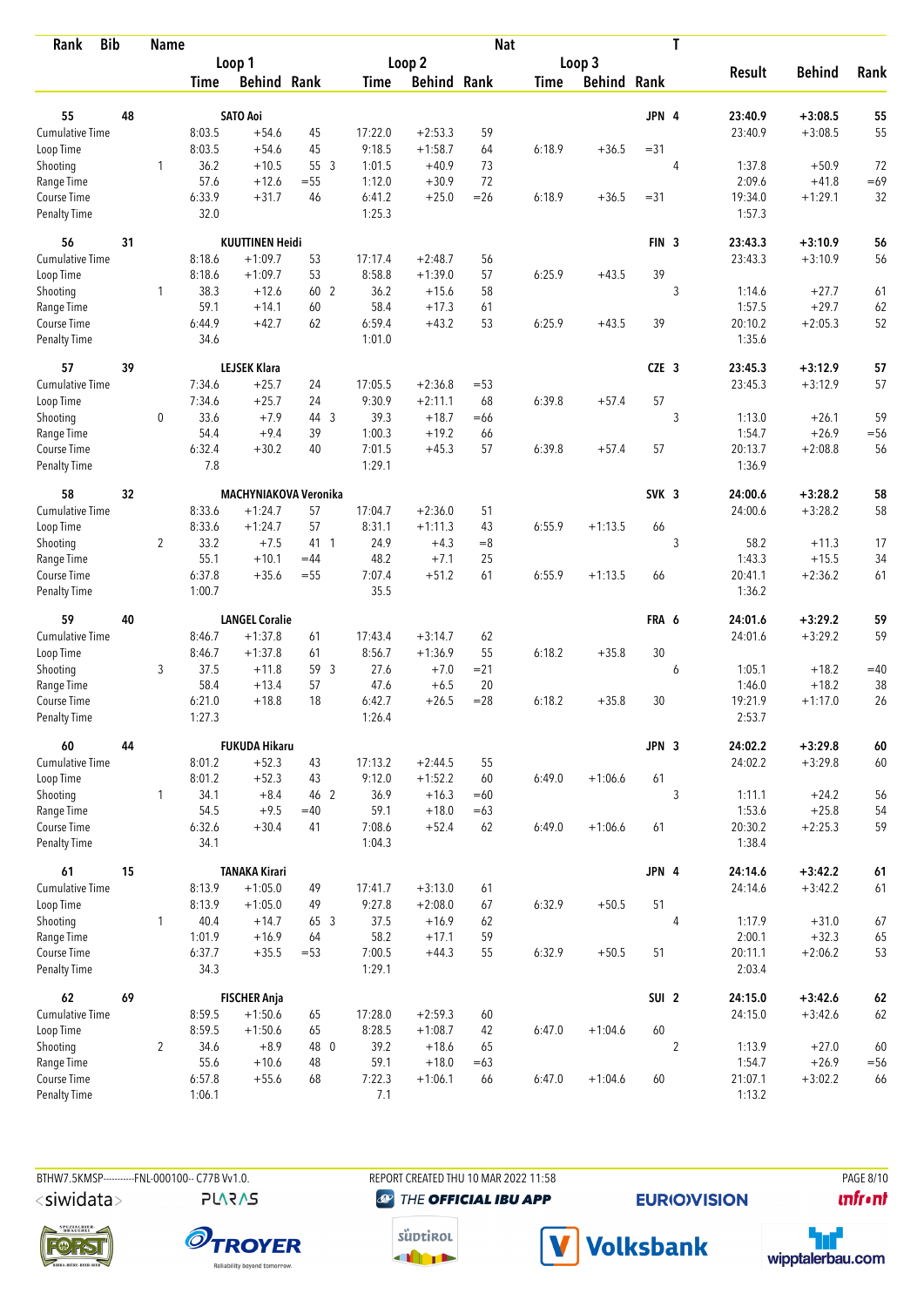| <b>Bib</b><br>Rank          |    | <b>Name</b>    |                  |                                  |           |                  |                    | <b>Nat</b> |             |                    |                  | T              |                   |                    |             |
|-----------------------------|----|----------------|------------------|----------------------------------|-----------|------------------|--------------------|------------|-------------|--------------------|------------------|----------------|-------------------|--------------------|-------------|
|                             |    |                |                  | Loop 1                           |           |                  | Loop 2             |            |             | Loop 3             |                  |                |                   |                    |             |
|                             |    |                | Time             | <b>Behind Rank</b>               |           | Time             | <b>Behind Rank</b> |            | <b>Time</b> | <b>Behind Rank</b> |                  |                | <b>Result</b>     | <b>Behind</b>      | Rank        |
| 63                          | 53 |                |                  | <b>KAUTZER Amanda</b>            |           |                  |                    |            |             |                    | USA 3            |                | 24:47.2           | $+4:14.8$          | 63          |
| <b>Cumulative Time</b>      |    |                | 8:36.7           | $+1:27.8$                        | $= 59$    | 17:57.5          | $+3:28.8$          | 63         |             |                    |                  |                | 24:47.2           | $+4:14.8$          | 63          |
| Loop Time                   |    |                | 8:36.7           | $+1:27.8$                        | $= 59$    | 9:20.8           | $+2:01.0$          | 65         | 6:49.7      | $+1:07.3$          | 62               |                |                   |                    |             |
|                             |    | 1              | 45.9             | $+20.2$                          | 70 2      | 42.1             | $+21.5$            | 70         |             |                    |                  | 3              | 1:28.0            | $+41.1$            | 70          |
| Shooting<br>Range Time      |    |                | 1:07.1           | $+22.1$                          | 70        | 1:02.5           | $+21.4$            | 70         |             |                    |                  |                | 2:09.6            | $+41.8$            | $=69$       |
| Course Time                 |    |                | 6:56.6           | $+54.4$                          | 67        | 7:16.9           | $+1:00.7$          | 65         | 6:49.7      | $+1:07.3$          | 62               |                | 21:03.2           | $+2:58.3$          | 65          |
| <b>Penalty Time</b>         |    |                | 33.0             |                                  |           | 1:01.4           |                    |            |             |                    |                  |                | 1:34.4            |                    |             |
| 64                          | 5  |                |                  | <b>MEIER-RUGE Ladina</b>         |           |                  |                    |            |             |                    | SUI 6            |                | 24:49.4           | $+4:17.0$          | 64          |
| Cumulative Time             |    |                | 9:46.2           | $+2:37.3$                        | 70        | 18:09.5          | $+3:40.8$          | 66         |             |                    |                  |                | 24:49.4           | $+4:17.0$          | 64          |
| Loop Time                   |    |                | 9:46.2           | $+2:37.3$                        | 70        | 8:23.3           | $+1:03.5$          | 37         | 6:39.9      | $+57.5$            | 58               |                |                   |                    |             |
| Shooting                    |    | 5              | 33.1             | $+7.4$                           | 40 1      | 27.6             | $+7.0$             | $= 21$     |             |                    |                  | 6              | 1:00.8            | $+13.9$            | 26          |
| Range Time                  |    |                | 53.5             | $+8.5$                           | 37        | 47.3             | $+6.2$             | $=18$      |             |                    |                  |                | 1:40.8            | $+13.0$            | $= 22$      |
| Course Time                 |    |                | 6:32.2           | $+30.0$                          | 38        | 7:02.0           | $+45.8$            | 58         | 6:39.9      | $+57.5$            | 58               |                | 20:14.1           | $+2:09.2$          | 57          |
| <b>Penalty Time</b>         |    |                | 2:20.5           |                                  |           | 34.0             |                    |            |             |                    |                  |                | 2:54.5            |                    |             |
| 65                          | 60 |                |                  | <b>ANDRAS Vivien-Bernadett</b>   |           |                  |                    |            |             |                    | ROU <sub>3</sub> |                | 25:06.7           | $+4:34.3$          | 65          |
| <b>Cumulative Time</b>      |    |                | 7:56.3           | $+47.4$                          | 41        | 18:01.1          | $+3:32.4$          | 65         |             |                    |                  |                | 25:06.7           | $+4:34.3$          | 65          |
| Loop Time                   |    |                | 7:56.3           | $+47.4$                          | 41        | 10:04.8          | $+2:45.0$          | 71         | 7:05.6      | $+1:23.2$          | 67               |                |                   |                    |             |
| Shooting                    |    | 0              | 40.9             | $+15.2$                          | 66 3      | 36.0             | $+15.4$            | 57         |             |                    |                  | 3              | 1:16.9            | $+30.0$            | 65          |
| Range Time                  |    |                | 1:01.0           | $+16.0$                          | 63        | 58.3             | $+17.2$            | 60         |             |                    |                  |                | 1:59.3            | $+31.5$            | 64          |
| Course Time                 |    |                | 6:48.1           | $+45.9$                          | 64        | 7:27.6           | $+1:11.4$          | 68         | 7:05.6      | $+1:23.2$          | 67               |                | 21:21.3           | $+3:16.4$          | 67          |
| <b>Penalty Time</b>         |    |                | 7.2              |                                  |           | 1:38.9           |                    |            |             |                    |                  |                | 1:46.1            |                    |             |
| 66                          | 67 |                |                  | <b>URUMOVA Sara</b>              |           |                  |                    |            |             |                    | LTU <sub>2</sub> |                | 25:18.4           | $+4:46.0$          | 66          |
| <b>Cumulative Time</b>      |    |                | 9:20.3           | $+2:11.4$                        | 67        | 18:00.8          | $+3:32.1$          | 64         |             |                    |                  |                | 25:18.4           | $+4:46.0$          | 66          |
| Loop Time                   |    |                | 9:20.3           | $+2:11.4$                        | 67        | 8:40.5           | $+1:20.7$          | 47         | 7:17.6      | $+1:35.2$          | 69               |                |                   |                    |             |
| Shooting                    |    | $\overline{2}$ | 33.3             | $+7.6$                           | 42 0      | 36.9             | $+16.3$            | $=60$      |             |                    |                  | $\overline{2}$ | 1:10.3            | $+23.4$            | 54          |
| Range Time                  |    |                | 59.8             | $+14.8$                          | 61        | 1:01.8           | $+20.7$            | 69         |             |                    |                  |                | 2:01.6            | $+33.8$            | 67          |
| Course Time                 |    |                | 7:14.0           | $+1:11.8$                        | 70        | 7:31.5           | $+1:15.3$          | 69         | 7:17.6      | $+1:35.2$          | 69               |                | 22:03.1           | $+3:58.2$          | 69          |
| <b>Penalty Time</b>         |    |                | 1:06.5           |                                  |           | 7.2              |                    |            |             |                    |                  |                | 1:13.7            |                    |             |
| 67                          | 56 |                |                  | <b>KRESIK Maryia</b>             |           |                  |                    |            |             |                    | LTU <sub>4</sub> |                | 25:36.2           | $+5:03.8$          | 67          |
| <b>Cumulative Time</b>      |    |                | 9:31.0           | $+2:22.1$                        | 68        | 18:44.8          | $+4:16.1$          | 68         |             |                    |                  |                | 25:36.2           | $+5:03.8$          | 67          |
| Loop Time                   |    |                | 9:31.0           | $+2:22.1$                        | 68        | 9:13.8           | $+1:54.0$          | 61         | 6:51.4      | $+1:09.0$          | 64               |                |                   |                    |             |
| Shooting                    |    | 3              | 42.1             | $+16.4$                          | 68 1      | 38.4             | $+17.8$            | 64         |             |                    |                  | 4              | 1:20.5            | $+33.6$            | 68          |
| Range Time                  |    |                | 1:02.6           | $+17.6$                          | 67        | 58.8             | $+17.7$            | 62         |             |                    |                  |                | 2:01.4            | $+33.6$            | 66          |
| Course Time                 |    |                | 6:55.1           | $+52.9$                          | 66        | 7:40.3           | $+1:24.1$          | 70         | 6:51.4      | $+1:09.0$          | 64               |                | 21:26.8           | $+3:21.9$          | 68          |
| <b>Penalty Time</b>         |    |                | 1:33.3           |                                  |           | 34.7             |                    |            |             |                    |                  |                | 2:08.0            |                    |             |
| 68                          | 65 |                |                  | <b>MORGAN Quinn</b>              |           |                  |                    |            |             |                    | CAN 6            |                | 25:39.6           | $+5:07.2$          | 68          |
| <b>Cumulative Time</b>      |    |                | 9:48.4           | $+2:39.5$                        | 71        | 19:04.6          | $+4:35.9$          | 71         |             |                    |                  |                | 25:39.6           | $+5:07.2$          | 68          |
| Loop Time                   |    |                | 9:48.4           | $+2:39.5$                        | 71        | 9:16.2           | $+1:56.4$          | 62         | 6:35.0      | $+52.6$            | 54               |                |                   |                    |             |
| Shooting                    |    | 4              | 55.4             | $+29.7$                          | 73 2      | 48.0             | $+27.4$            | 71         |             |                    |                  | 6              | 1:43.5            | $+56.6$            | 73          |
| Range Time                  |    |                | 1:17.3           | $+32.3$                          | 73        | 1:09.4           | $+28.3$            | 71         |             |                    |                  |                | 2:26.7            | $+58.9$            | 73          |
| Course Time<br>Penalty Time |    |                | 6:36.0<br>1:55.1 | $+33.8$                          | $=49$     | 7:06.5<br>1:00.3 | $+50.3$            | 60         | 6:35.0      | $+52.6$            | 54               |                | 20:17.5<br>2:55.4 | $+2:12.6$          | 58          |
|                             |    |                |                  |                                  |           |                  |                    |            |             |                    |                  |                | 25:46.8           |                    |             |
| 69<br>Cumulative Time       | 20 |                |                  | <b>GAIM Grete</b>                |           |                  |                    |            |             |                    | EST 6            |                |                   | $+5:14.4$          | 69          |
|                             |    |                | 9:56.2           | $+2:47.3$                        | 72        | 18:54.9          | $+4:26.2$          | 70         |             |                    | 65               |                | 25:46.8           | $+5:14.4$          | 69          |
| Loop Time                   |    |                | 9:56.2           | $+2:47.3$                        | 72        | 8:58.7           | $+1:38.9$          | 56         | 6:51.9      | $+1:09.5$          |                  |                |                   |                    |             |
| Shooting<br>Range Time      |    | 4              | 49.0<br>1:09.9   | $+23.3$<br>$+24.9$               | 712<br>71 | 23.3<br>45.7     | $+2.7$<br>$+4.6$   | 3<br>10    |             |                    |                  | 6              | 1:12.4<br>1:55.6  | $+25.5$<br>$+27.8$ | 58<br>$=58$ |
| Course Time                 |    |                | 6:46.4           | $+44.2$                          | 63        | 7:09.3           | $+53.1$            | 63         | 6:51.9      | $+1:09.5$          | 65               |                | 20:47.6           | $+2:42.7$          | 63          |
| Penalty Time                |    |                | 1:59.9           |                                  |           | 1:03.7           |                    |            |             |                    |                  |                | 3:03.6            |                    |             |
| 70                          | 51 |                |                  | <b>CHARALAMPIDOU Konstantina</b> |           |                  |                    |            |             |                    | GRE 3            |                | 26:15.1           | $+5:42.7$          | $70\,$      |
| <b>Cumulative Time</b>      |    |                | 8:55.4           | $+1:46.5$                        | 64        | 18:47.9          | $+4:19.2$          | 69         |             |                    |                  |                | 26:15.1           | $+5:42.7$          | 70          |
| Loop Time                   |    |                | 8:55.4           | $+1:46.5$                        | 64        | 9:52.5           | $+2:32.7$          | 69         | 7:27.2      | $+1:44.8$          | 70               |                |                   |                    |             |
| Shooting                    |    | 1              | 31.9             | $+6.2$                           | $=30$ 2   | 31.7             | $+11.1$            | $=43$      |             |                    |                  | 3              | 1:03.6            | $+16.7$            | 35          |
| Range Time                  |    |                | 57.0             | $+12.0$                          | 52        | 56.8             | $+15.7$            | 58         |             |                    |                  |                | 1:53.8            | $+26.0$            | 55          |
| Course Time                 |    |                | 7:22.3           | $+1:20.1$                        | 71        | 7:47.1           | $+1:30.9$          | 71         | 7:27.2      | $+1:44.8$          | 70               |                | 22:36.6           | $+4:31.7$          | 70          |
| <b>Penalty Time</b>         |    |                | 36.1             |                                  |           | 1:08.6           |                    |            |             |                    |                  |                | 1:44.7            |                    |             |

**PLARAS** 

BTHW7.5KMSP----------FNL-000100-- C77B Vv1.0. REPORT CREATED THU 10 MAR 2022 11:58 PAGE 9/10 **@** THE OFFICIAL IBU APP

**EURIO)VISION** 

*<u><u>Infront</u>*</u>